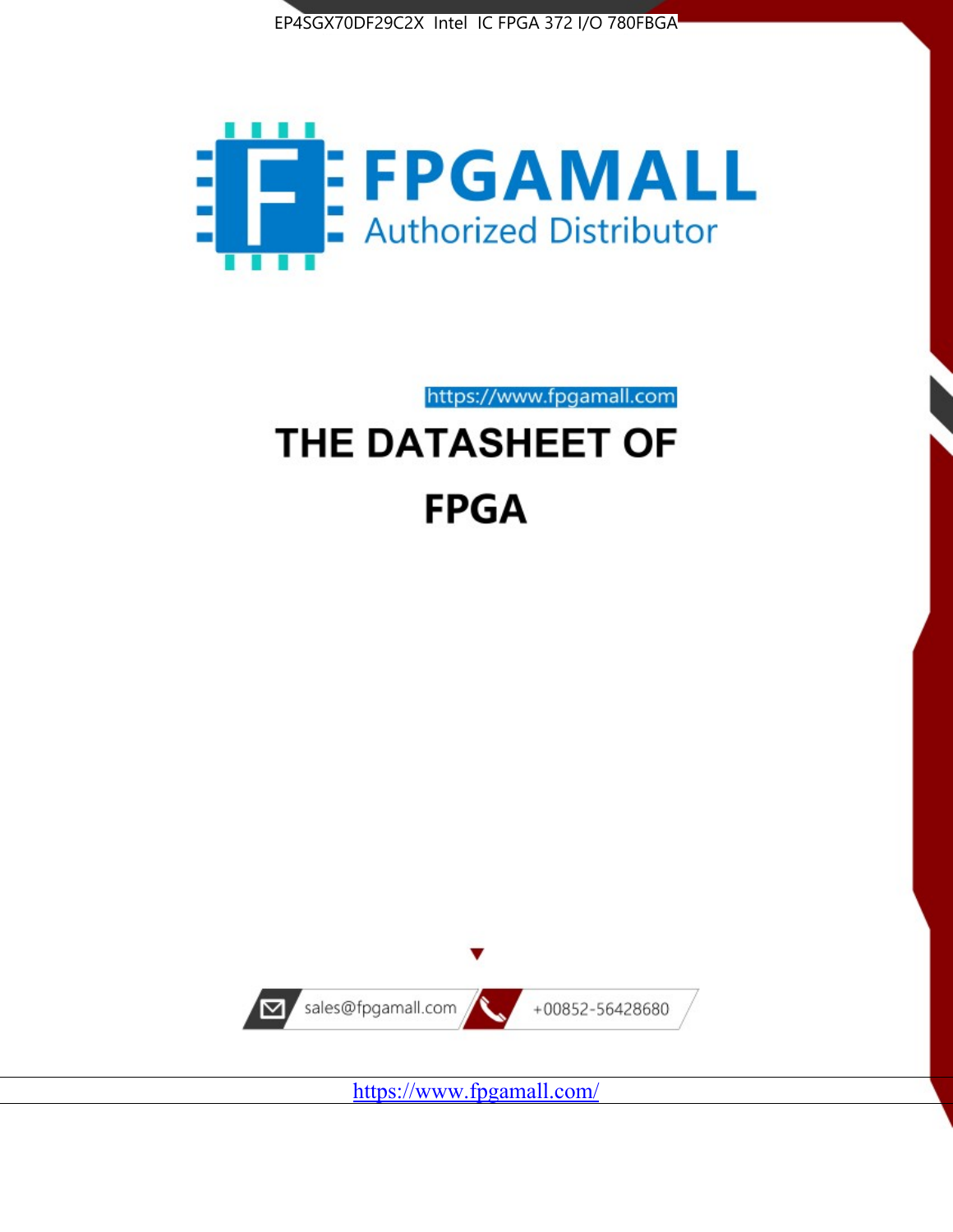EP4SGX70DF29C2X Intel IC FPGA 372 I/O 780FBGA



**SIV51001-3.5**

Altera® Stratix® IV FPGAs deliver a breakthrough level of system bandwidth and power efficiency for high-end applications, allowing you to innovate without compromise. Stratix IV FPGAs are based on the Taiwan Semiconductor Manufacturing Company (TSMC) 40-nm process technology and surpass all other high-end FPGAs, with the highest logic density, most transceivers, and lowest power requirements.

The Stratix IV device family contains three optimized variants to meet different application requirements:

- Stratix IV E (Enhanced) FPGAs—up to 813,050 logic elements (LEs), 33,294 kilobits (Kb) RAM, and 1,288 18 x 18 bit multipliers
- Stratix IV GX transceiver FPGAs—up to 531,200 LEs, 27,376 Kb RAM, 1,288 18 x 18-bit multipliers, and 48 full-duplex clock data recovery (CDR)-based transceivers at up to 8.5 Gbps
- Stratix IV GT—up to 531,200 LEs, 27,376 Kb RAM, 1,288 18 x 18-bit multipliers, and 48 full-duplex CDR-based transceivers at up to 11.3 Gbps

The complete Altera high-end solution includes the lowest risk, lowest total cost path to volume using HardCopy® IV ASICs for all the family variants, a comprehensive portfolio of application solutions customized for end-markets, and the industry leading Quartus® II software to increase productivity and performance.

f For information about upcoming Stratix IV device features, refer to the *[Upcoming](http://www.altera.com/literature/hb/stratix-iv/uf01001.pdf?GSA_pos=2&WT.oss_r=1&WT.oss=upcoming)  [Stratix IV Device Features](http://www.altera.com/literature/hb/stratix-iv/uf01001.pdf?GSA_pos=2&WT.oss_r=1&WT.oss=upcoming)* document.

f For information about changes to the currently published *Stratix IV Device Handbook*, refer to the *[Addendum to the Stratix IV Device Handbook](http://www.altera.com/literature/hb/stratix-iv/stx4_siv54002.pdf)* chapter.

This chapter contains the following sections:

- "Feature Summary" on page 1–2
- "Architecture Features" on page 1–6
- "Integrated Software Platform" on page 1–19
- "Ordering Information" on page 1–19

@2016 Altera Corporation. All rights reserved. ALTERA, ARRIA, CYCLONE, HARDCOPY, MAX, MEGACORE, NIOS, QUARTUS and STRATIX words and logos are trademarks of Altera Corporation and registered in the U.S. Patent and Trademark



Stratix IV Device Handbook Volume 1 January 2016

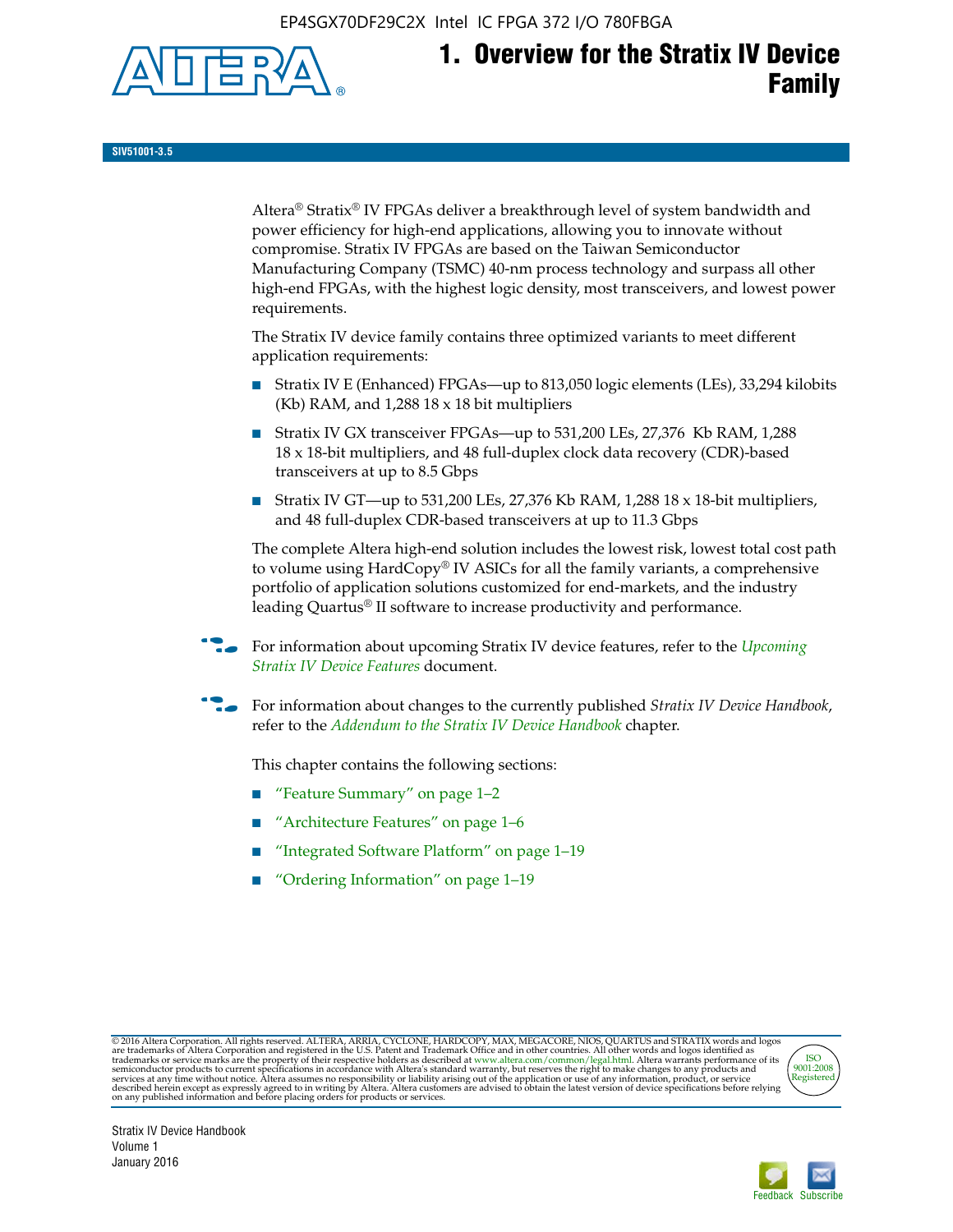# **Feature Summary**

The following list summarizes the Stratix IV device family features:

- Up to 48 full-duplex CDR-based transceivers in Stratix IV GX and GT devices supporting data rates up to 8.5 Gbps and 11.3 Gbps, respectively
- Dedicated circuitry to support physical layer functionality for popular serial protocols, such as PCI Express (PCIe) (PIPE) Gen1 and Gen2, Gbps Ethernet (GbE), Serial RapidIO, SONET/SDH, XAUI/HiGig, (OIF) CEI-6G, SD/HD/3G-SDI, Fibre Channel, SFI-5, and Interlaken
- Complete PCIe protocol solution with embedded PCIe hard IP blocks that implement PHY-MAC layer, Data Link layer, and Transaction layer functionality

**For more information, refer to the** *[IP Compiler for PCI Express User Guide](http://www.altera.com/literature/ug/ug_pci_express.pdf)***.** 

- Programmable transmitter pre-emphasis and receiver equalization circuitry to compensate for frequency-dependent losses in the physical medium
- Typical physical medium attachment (PMA) power consumption of 100 mW at 3.125 Gbps and 135 mW at 6.375 Gbps per channel
- 72,600 to 813,050 equivalent LEs per device
- 7,370 to 33,294 Kb of enhanced TriMatrix memory consisting of three RAM block sizes to implement true dual-port memory and FIFO buffers
- High-speed digital signal processing (DSP) blocks configurable as 9 x 9-bit,  $12 \times 12$ -bit,  $18 \times 18$ -bit, and  $36 \times 36$ -bit full-precision multipliers at up to 600 MHz
- Up to 16 global clocks (GCLK), 88 regional clocks (RCLK), and 132 periphery clocks (PCLK) per device
- Programmable power technology that minimizes power while maximizing device performance
- Up to 1,120 user I/O pins arranged in 24 modular I/O banks that support a wide range of single-ended and differential I/O standards
- Support for high-speed external memory interfaces including DDR, DDR2, DDR3 SDRAM, RLDRAM II, QDR II, and QDR II+ SRAM on up to 24 modular I/O banks
- High-speed LVDS I/O support with serializer/deserializer (SERDES), dynamic phase alignment (DPA), and soft-CDR circuitry at data rates up to 1.6 Gbps
- Support for source-synchronous bus standards, including SGMII, GbE, SPI-4 Phase 2 (POS-PHY Level 4), SFI-4.1, XSBI, UTOPIA IV, NPSI, and CSIX-L1
- Pinouts for Stratix IV E devices designed to allow migration of designs from Stratix III to Stratix IV E with minimal PCB impact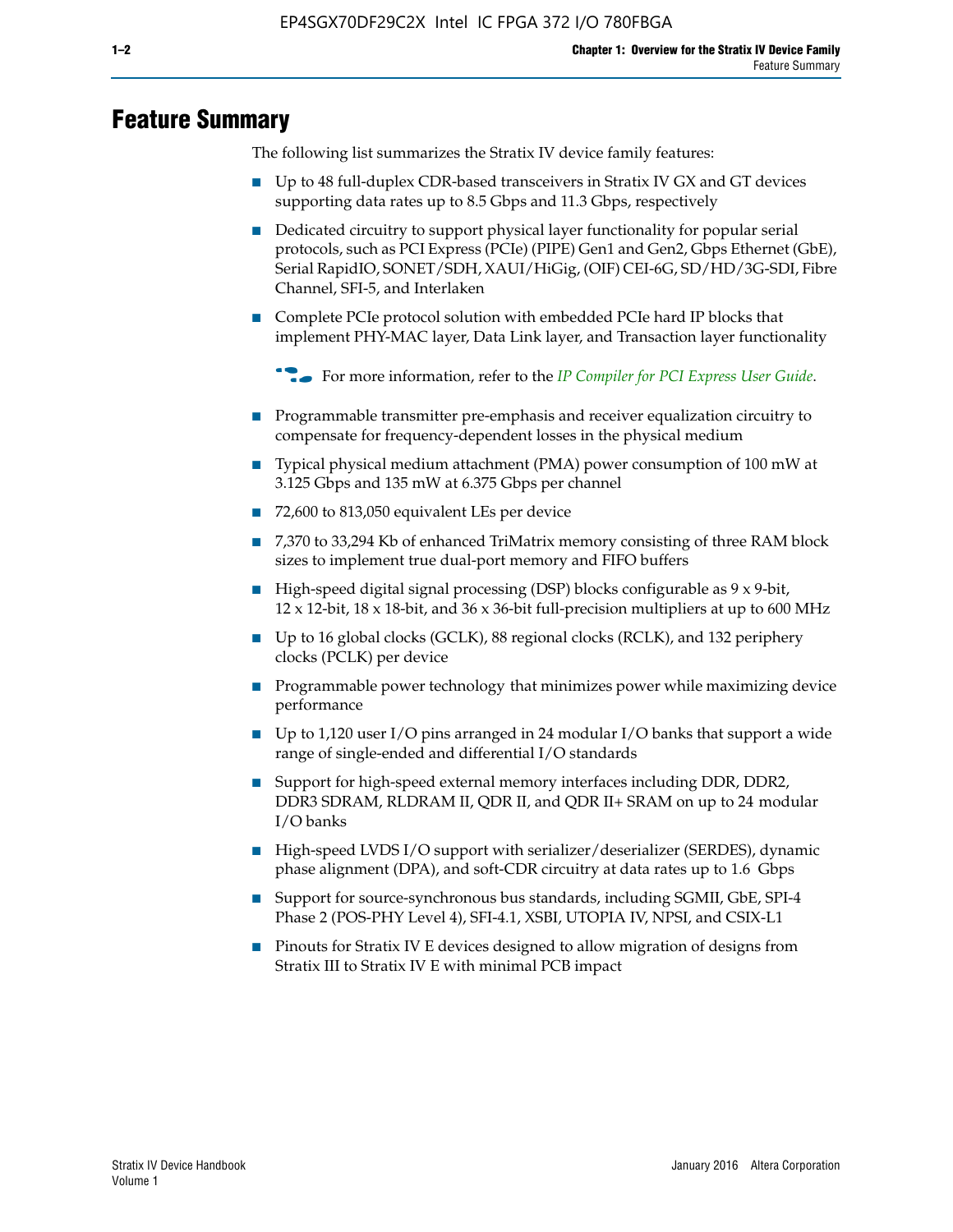# **Stratix IV GX Devices**

Stratix IV GX devices provide up to 48 full-duplex CDR-based transceiver channels per device:

- Thirty-two out of the 48 transceiver channels have dedicated physical coding sublayer (PCS) and physical medium attachment (PMA) circuitry and support data rates between 600 Mbps and 8.5 Gbps
- The remaining 16 transceiver channels have dedicated PMA-only circuitry and support data rates between 600 Mbps and 6.5 Gbps
- **1 The actual number of transceiver channels per device varies with device selection. For** more information about the exact transceiver count in each device, refer to Table 1–1 on page 1–11.
- 1 For more information about transceiver architecture, refer to the *[Transceiver](http://www.altera.com/literature/hb/stratix-iv/stx4_siv52001.pdf)  [Architecture in Stratix IV Devices](http://www.altera.com/literature/hb/stratix-iv/stx4_siv52001.pdf)* chapter.

Figure 1–1 shows a high-level Stratix IV GX chip view.

#### **Figure 1–1. Stratix IV GX Chip View** *(1)*



#### **Note to Figure 1–1:**

(1) Resource counts vary with device selection, package selection, or both.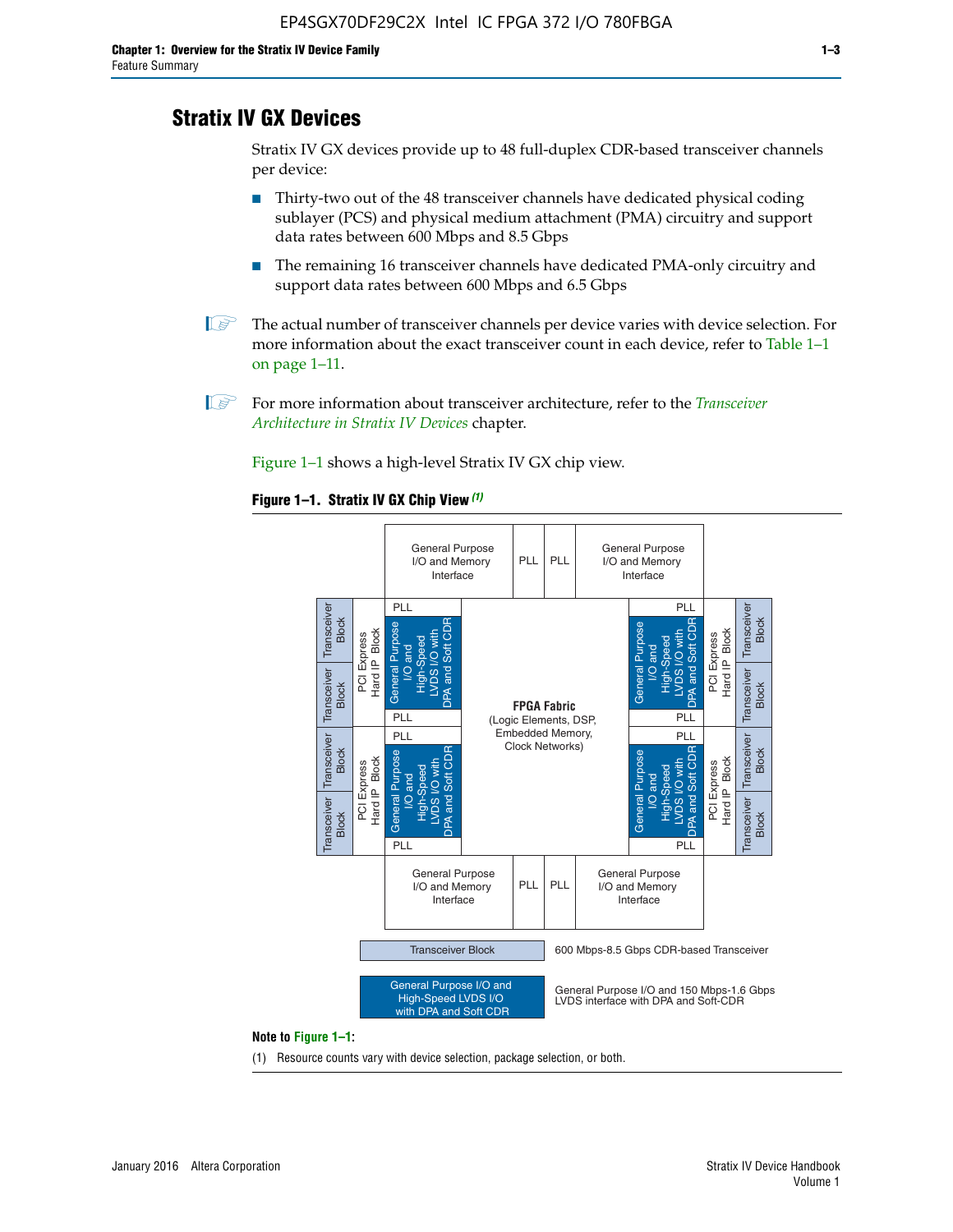# **Stratix IV E Device**

Stratix IV E devices provide an excellent solution for applications that do not require high-speed CDR-based transceivers, but are logic, user I/O, or memory intensive.

Figure 1–2 shows a high-level Stratix IV E chip view.





#### **Note to Figure 1–2:**

(1) Resource counts vary with device selection, package selection, or both.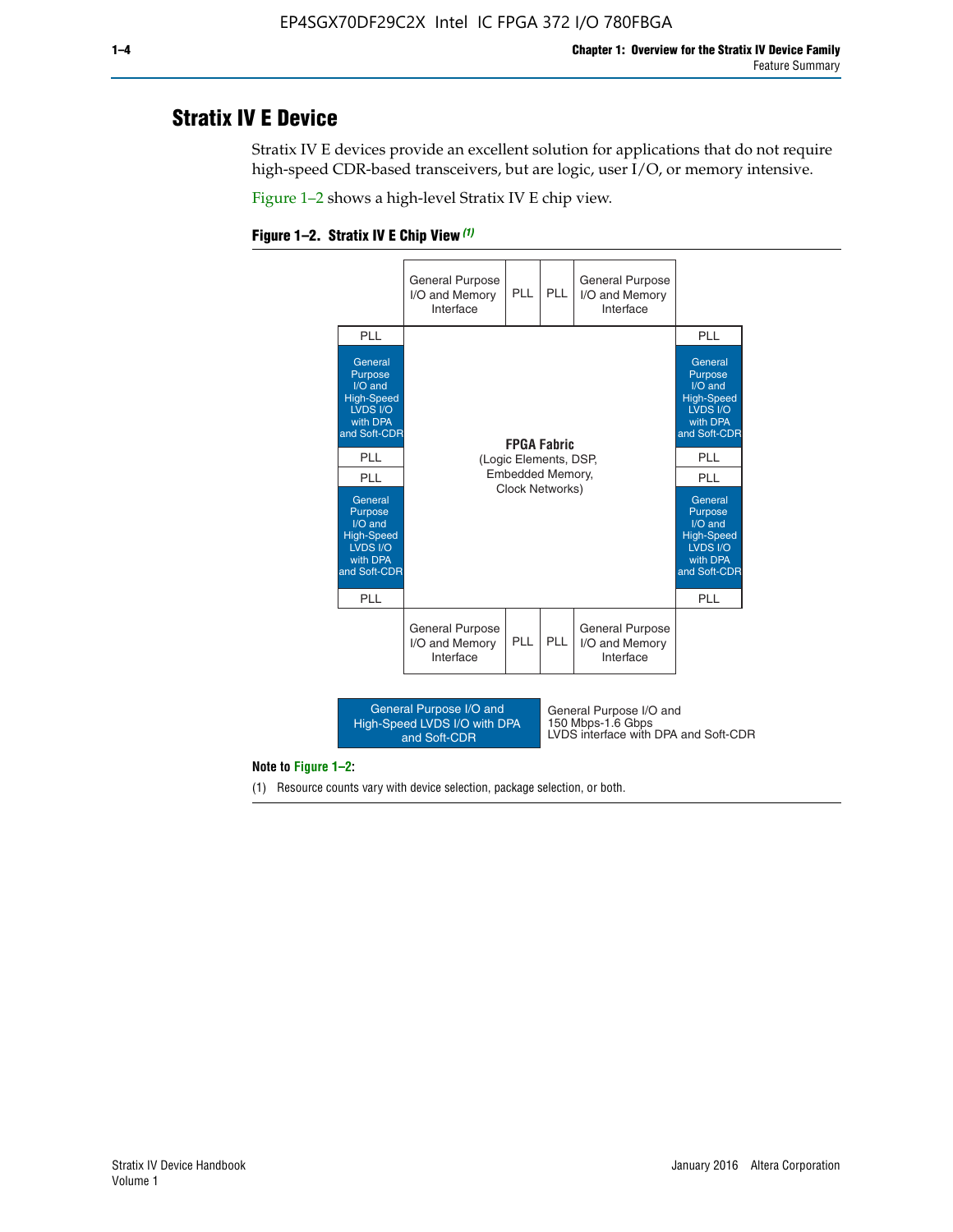# **Stratix IV GT Devices**

Stratix IV GT devices provide up to 48 CDR-based transceiver channels per device:

- Thirty-two out of the 48 transceiver channels have dedicated PCS and PMA circuitry and support data rates between 600 Mbps and 11.3 Gbps
- The remaining 16 transceiver channels have dedicated PMA-only circuitry and support data rates between 600 Mbps and 6.5 Gbps
- **1** The actual number of transceiver channels per device varies with device selection. For more information about the exact transceiver count in each device, refer to Table 1–7 on page 1–16.
- $\mathbb{I}$  For more information about Stratix IV GT devices and transceiver architecture, refer to the *[Transceiver Architecture in Stratix IV Devices](http://www.altera.com/literature/hb/stratix-iv/stx4_siv52001.pdf)* chapter.

Figure 1–3 shows a high-level Stratix IV GT chip view.





(1) Resource counts vary with device selection, package selection, or both.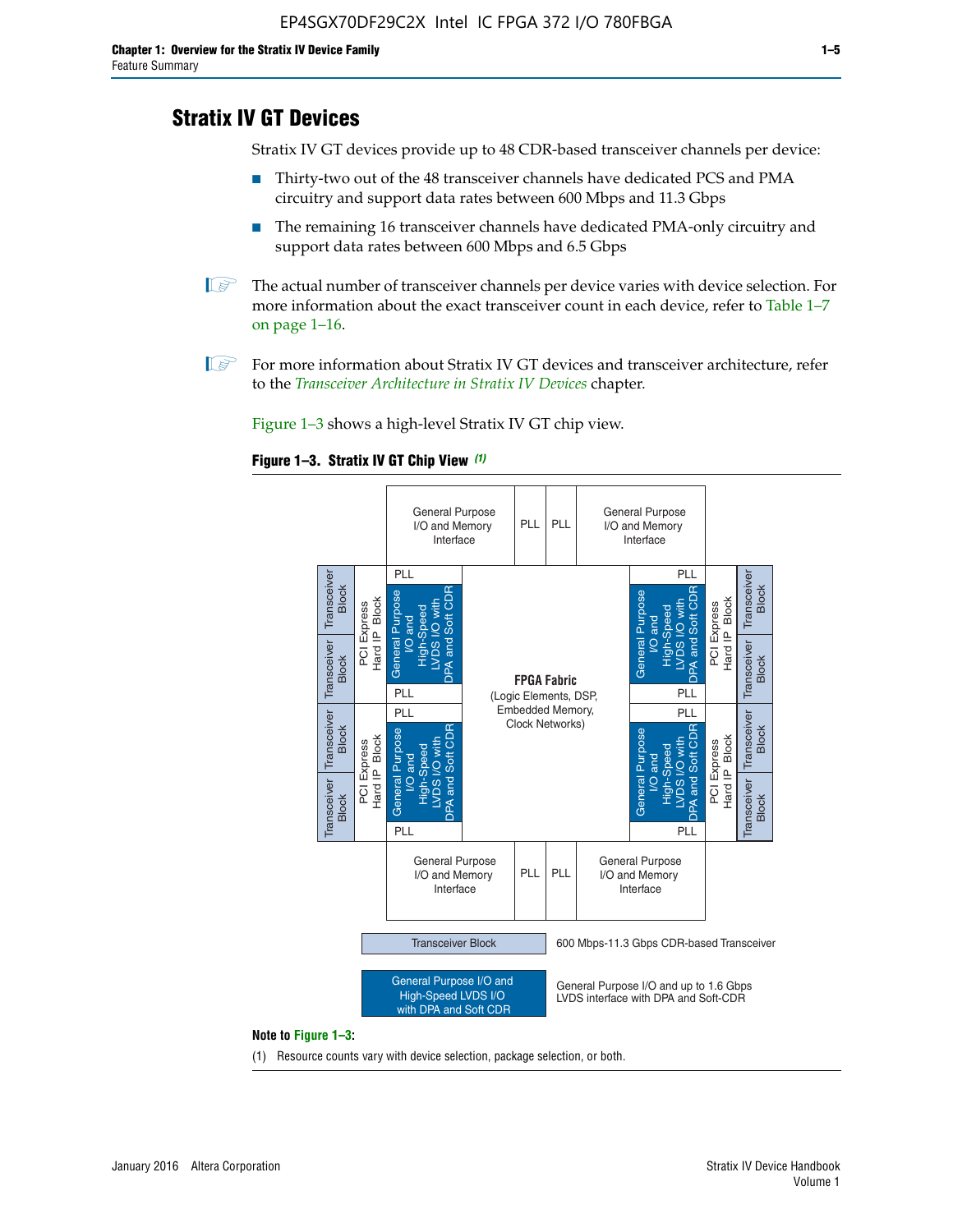# **Architecture Features**

The Stratix IV device family features are divided into high-speed transceiver features and FPGA fabric and I/O features.

 $\mathbb{I}$  The high-speed transceiver features apply only to Stratix IV GX and Stratix IV GT devices.

# **High-Speed Transceiver Features**

The following sections describe high-speed transceiver features for Stratix IV GX and GT devices.

### **Highest Aggregate Data Bandwidth**

Up to 48 full-duplex transceiver channels supporting data rates up to 8.5 Gbps in Stratix IV GX devices and up to 11.3 Gbps in Stratix IV GT devices.

### **Wide Range of Protocol Support**

Physical layer support for the following serial protocols:

- Stratix IV GX—PCIe Gen1 and Gen2, GbE, Serial RapidIO, SONET/SDH, XAUI/HiGig, (OIF) CEI-6G, SD/HD/3G-SDI, Fibre Channel, SFI-5, GPON, SAS/SATA, HyperTransport 1.0 and 3.0, and Interlaken
- Stratix IV GT—40G/100G Ethernet, SFI-S, Interlaken, SFI-5.1, Serial RapidIO, SONET/SDH, XAUI/HiGig, (OIF) CEI-6G, 3G-SDI, and Fibre Channel
- Extremely flexible and easy-to-configure transceiver data path to implement proprietary protocols
- PCIe Support
	- Complete PCIe Gen1 and Gen2 protocol stack solution compliant to PCI Express base specification 2.0 that includes PHY-MAC, Data Link, and transaction layer circuitry embedded in PCI Express hard IP blocks
	- **For more information, refer to the [PCI Express Compiler User Guide](http://www.altera.com/literature/ug/ug_pci_express.pdf).**
	- Root complex and end-point applications
	- $x1, x4,$  and  $x8$  lane configurations
	- PIPE 2.0-compliant interface
	- Embedded circuitry to switch between Gen1 and Gen2 data rates
	- Built-in circuitry for electrical idle generation and detection, receiver detect, power state transitions, lane reversal, and polarity inversion
	- 8B/10B encoder and decoder, receiver synchronization state machine, and ± 300 parts per million (ppm) clock compensation circuitry
	- Transaction layer support for up to two virtual channels (VCs)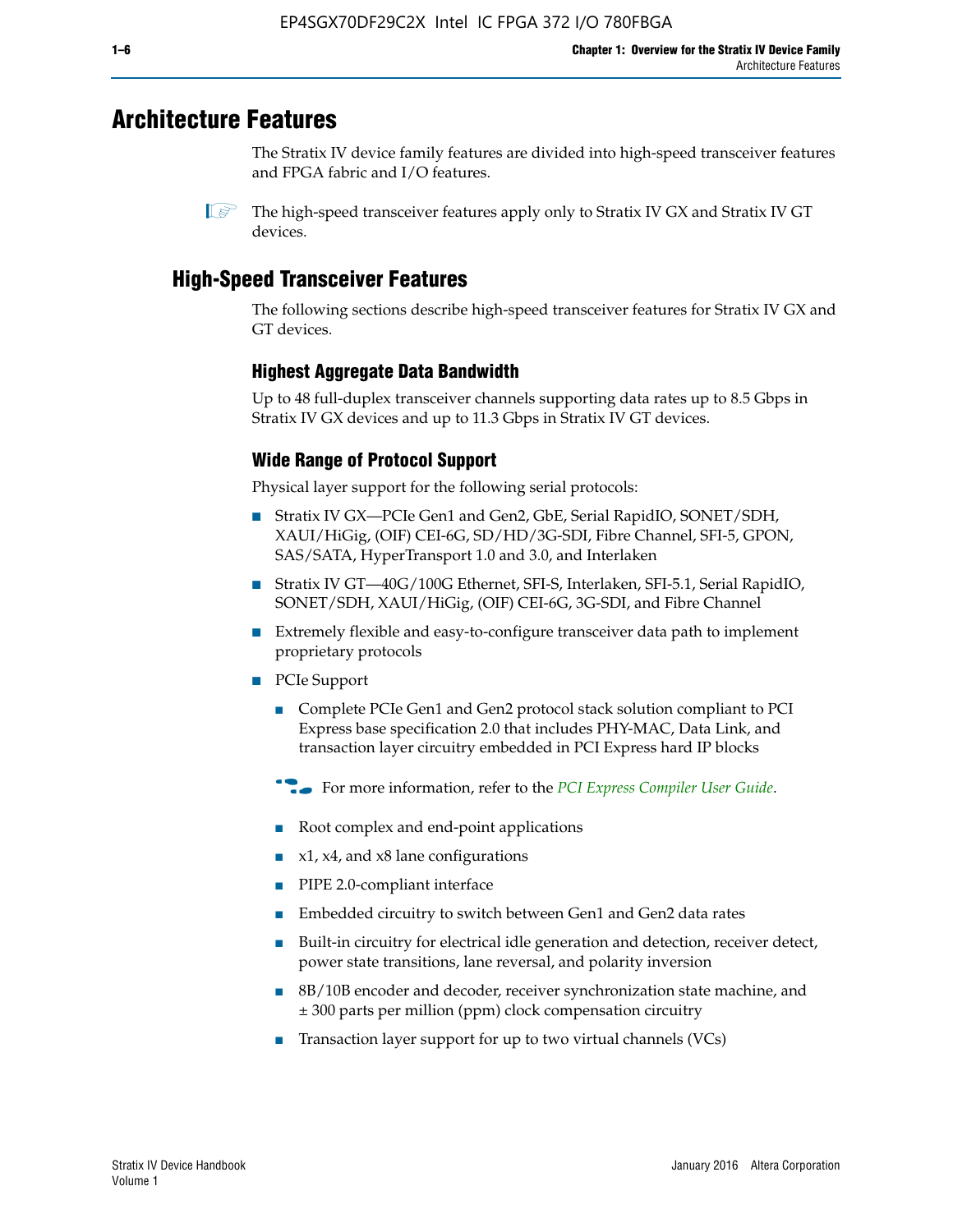- XAUI/HiGig Support
	- Compliant to IEEE802.3ae specification
	- **■** Embedded state machine circuitry to convert XGMII idle code groups  $(|11|)$ to and from idle ordered sets  $(|A|, |K|, |R|)$  at the transmitter and receiver, respectively
	- 8B/10B encoder and decoder, receiver synchronization state machine, lane deskew, and  $\pm 100$  ppm clock compensation circuitry
- GbE Support
	- Compliant to IEEE802.3-2005 specification
	- Automatic idle ordered set  $(111/112/1)$  generation at the transmitter, depending on the current running disparity
	- 8B/10B encoder and decoder, receiver synchronization state machine, and ± 100 ppm clock compensation circuitry
- Support for other protocol features such as MSB-to-LSB transmission in SONET/SDH configuration and spread-spectrum clocking in PCIe configurations

#### **Diagnostic Features**

- Serial loopback from the transmitter serializer to the receiver CDR for transceiver PCS and PMA diagnostics
- Reverse serial loopback pre- and post-CDR to transmitter buffer for physical link diagnostics
- Loopback master and slave capability in PCI Express hard IP blocks
- **For more information, refer to the** *[PCI Express Compiler User Guide](http://www.altera.com/literature/ug/ug_pci_express.pdf)***.**

### **Signal Integrity**

Stratix IV devices simplify the challenge of signal integrity through a number of chip, package, and board-level enhancements to enable efficient high-speed data transfer into and out of the device. These enhancements include:

- Programmable 3-tap transmitter pre-emphasis with up to 8,192 pre-emphasis levels to compensate for pre-cursor and post-cursor inter-symbol interference (ISI)
- Up to 900% boost capability on the first pre-emphasis post-tap
- User-controlled and adaptive 4-stage receiver equalization with up to 16 dB of high-frequency gain
- On-die power supply regulators for transmitter and receiver phase-locked loop (PLL) charge pump and voltage controlled oscillator (VCO) for superior noise immunity
- On-package and on-chip power supply decoupling to satisfy transient current requirements at higher frequencies, thereby reducing the need for on-board decoupling capacitors
- Calibration circuitry for transmitter and receiver on-chip termination (OCT) resistors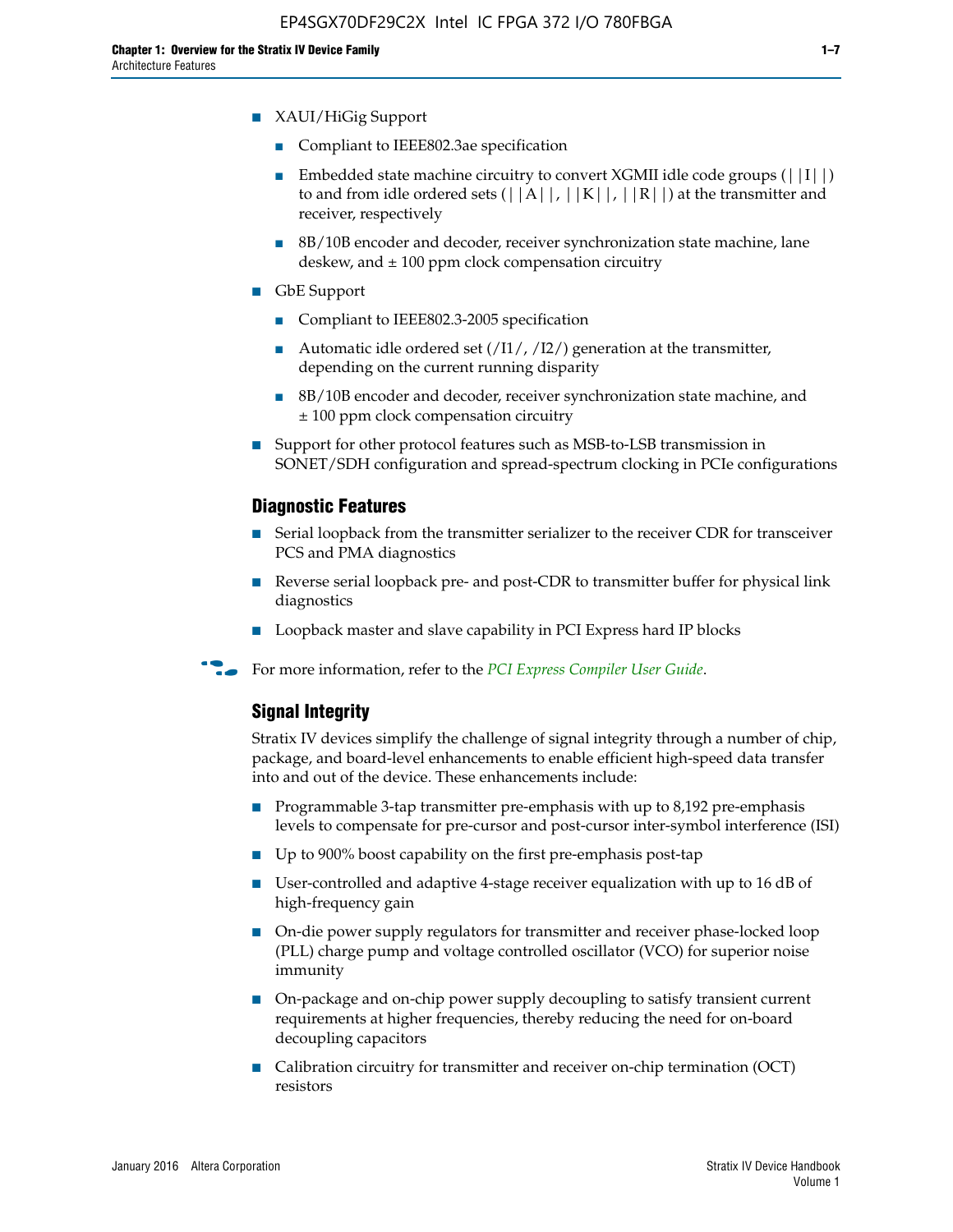# **FPGA Fabric and I/O Features**

The following sections describe the Stratix IV FPGA fabric and I/O features.

### **Device Core Features**

- Up to 531,200 LEs in Stratix IV GX and GT devices and up to 813,050 LEs in Stratix IV E devices, efficiently packed in unique and innovative adaptive logic modules (ALMs)
- Ten ALMs per logic array block (LAB) deliver faster performance, improved logic utilization, and optimized routing
- Programmable power technology, including a variety of process, circuit, and architecture optimizations and innovations
- Programmable power technology available to select power-driven compilation options for reduced static power consumption

### **Embedded Memory**

- TriMatrix embedded memory architecture provides three different memory block sizes to efficiently address the needs of diversified FPGA designs:
	- 640-bit MLAB
	- 9-Kb M9K
	- 144-Kb M144K
- Up to 33,294 Kb of embedded memory operating at up to 600 MHz
- Each memory block is independently configurable to be a single- or dual-port RAM, FIFO, ROM, or shift register

### **Digital Signal Processing (DSP) Blocks**

- Flexible DSP blocks configurable as  $9 \times 9$ -bit,  $12 \times 12$ -bit,  $18 \times 18$ -bit, and  $36 \times 36$ -bit full-precision multipliers at up to 600 MHz with rounding and saturation capabilities
- Faster operation due to fully pipelined architecture and built-in addition, subtraction, and accumulation units to combine multiplication results
- Optimally designed to support advanced features such as adaptive filtering, barrel shifters, and finite and infinite impulse response (FIR and IIR) filters

#### **Clock Networks**

- Up to 16 global clocks and 88 regional clocks optimally routed to meet the maximum performance of 800 MHz
- Up to 112 and 132 periphery clocks in Stratix IV GX and Stratix IV E devices, respectively
- Up to 66 (16 GCLK + 22 RCLK + 28 PCLK) clock networks per device quadrant in Stratix IV GX and Stratix IV GT devices
- Up to 71 (16 GCLK + 22 RCLK + 33 PCLK) clock networks per device quadrant in Stratix IV E devices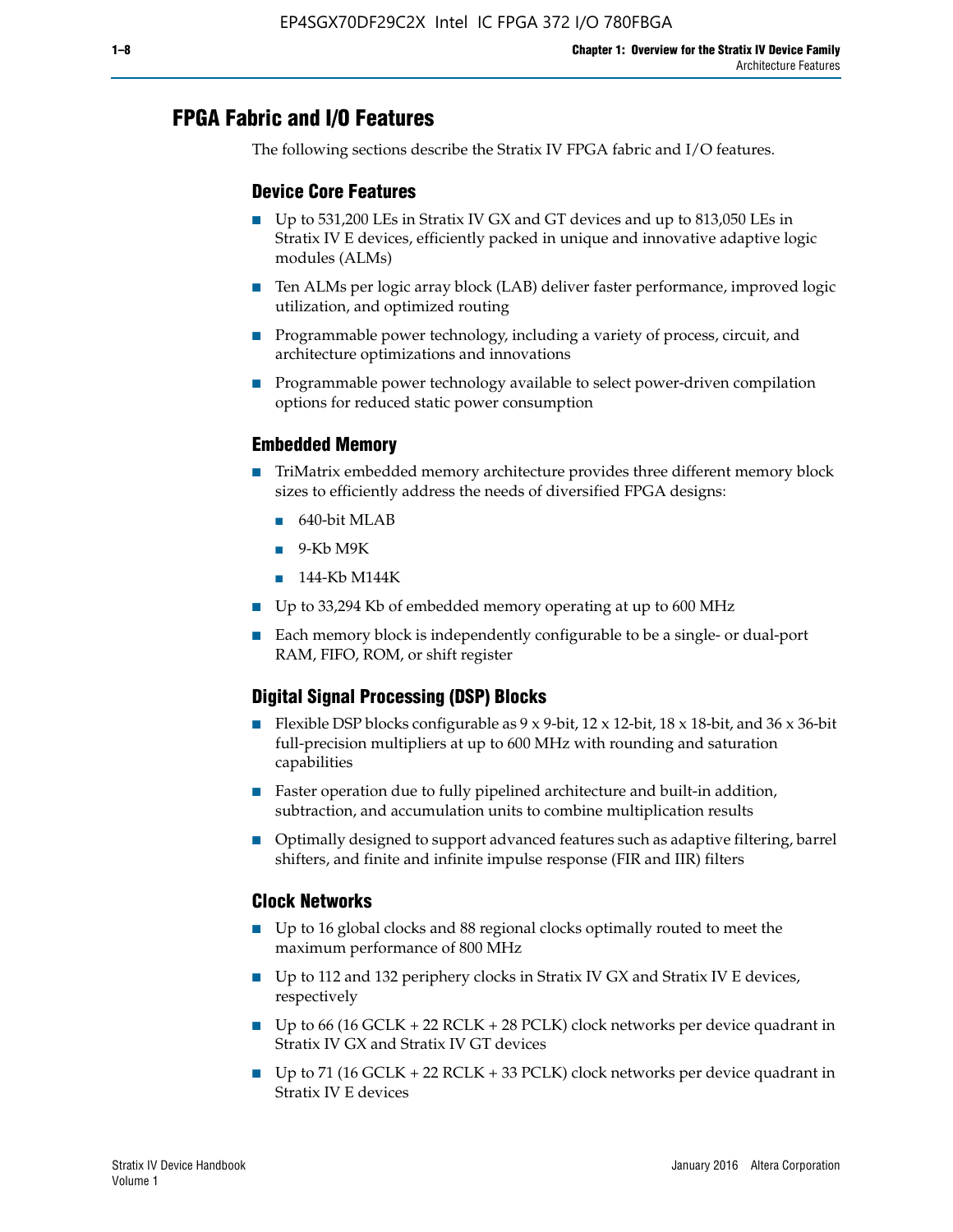### **PLLs**

- Three to 12 PLLs per device supporting spread-spectrum input tracking, programmable bandwidth, clock switchover, dynamic reconfiguration, and delay compensation
- On-chip PLL power supply regulators to minimize noise coupling

### **I/O Features**

- Sixteen to 24 modular I/O banks per device with 24 to 48 I/Os per bank designed and packaged for optimal simultaneous switching noise (SSN) performance and migration capability
- Support for a wide range of industry I/O standards, including single-ended (LVTTL/CMOS/PCI/PCIX), differential (LVDS/mini-LVDS/RSDS), voltage-referenced single-ended and differential (SSTL/HSTL Class I/II) I/O standards
- **O**n-chip series  $(R_S)$  and on-chip parallel  $(R_T)$  termination with auto-calibration for single-ended I/Os and on-chip differential  $(R_D)$  termination for differential I/Os
- Programmable output drive strength, slew rate control, bus hold, and weak pull-up capability for single-ended I/Os
- User I/O:GND: $V_{CC}$  ratio of 8:1:1 to reduce loop inductance in the package—PCB interface
- **■** Programmable transmitter differential output voltage ( $V_{OD}$ ) and pre-emphasis for high-speed LVDS I/O

#### **High-Speed Differential I/O with DPA and Soft-CDR**

- Dedicated circuitry on the left and right sides of the device to support differential links at data rates from 150 Mbps to 1.6 Gbps
- Up to 98 differential SERDES in Stratix IV GX devices, up to 132 differential SERDES in Stratix IV E devices, and up to 47 differential SERDES in Stratix IV GT devices
- DPA circuitry at the receiver automatically compensates for channel-to-channel and channel-to-clock skew in source synchronous interfaces
- Soft-CDR circuitry at the receiver allows implementation of asynchronous serial interfaces with embedded clocks at up to 1.6 Gbps data rate (SGMII and GbE)

#### **External Memory Interfaces**

- Support for existing and emerging memory interface standards such as DDR SDRAM, DDR2 SDRAM, DDR3 SDRAM, QDRII SRAM, QDRII+ SRAM, and RLDRAM II
- DDR3 up to 1,067 Mbps/533 MHz
- Programmable DQ group widths of 4 to 36 bits (includes parity bits)
- Dynamic OCT, trace mismatch compensation, read-write leveling, and half-rate register capabilities provide a robust external memory interface solution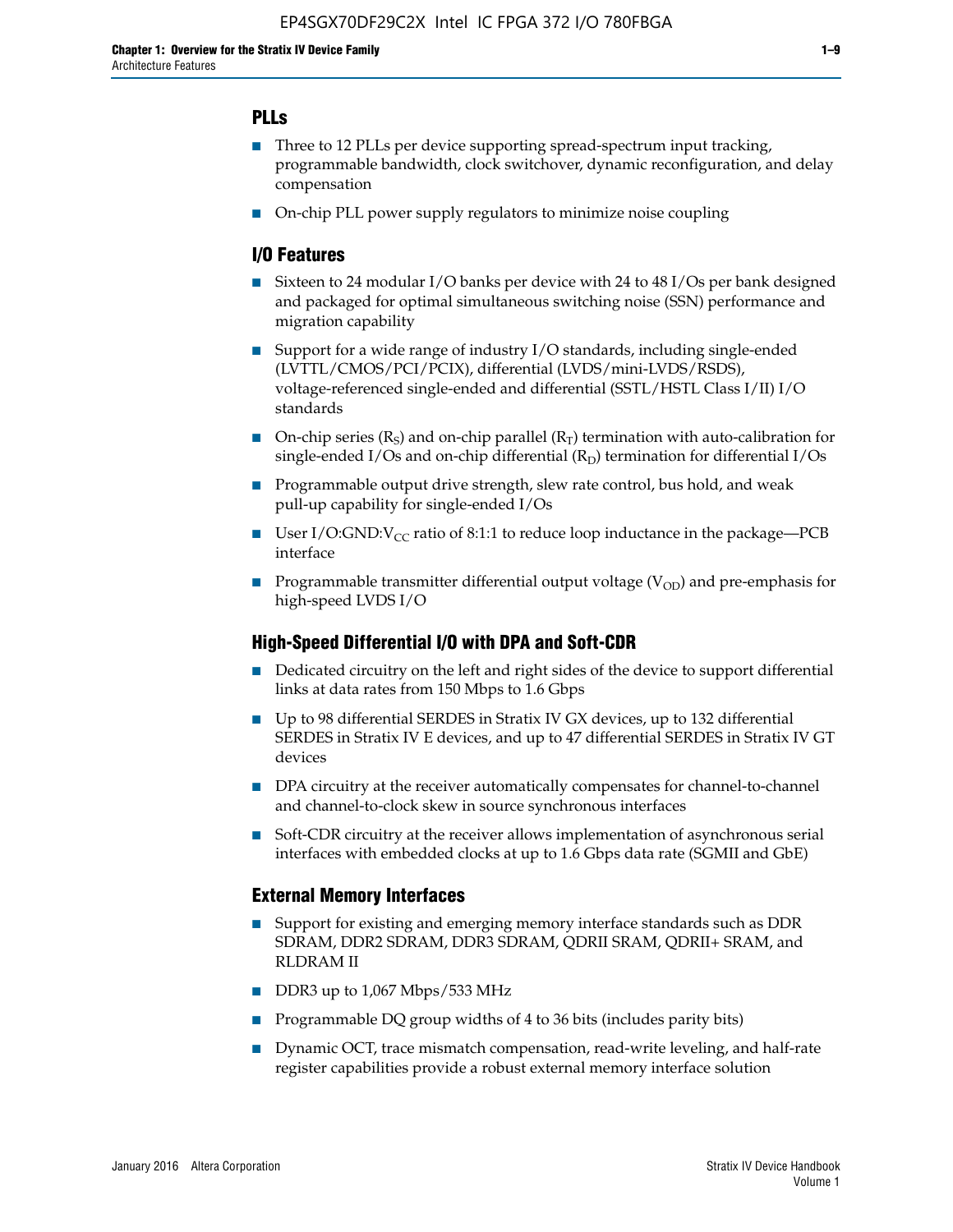### **System Integration**

- All Stratix IV devices support hot socketing
- Four configuration modes:
	- Passive Serial (PS)
	- Fast Passive Parallel (FPP)
	- Fast Active Serial (FAS)
	- JTAG configuration
- Ability to perform remote system upgrades
- 256-bit advanced encryption standard (AES) encryption of configuration bits protects your design against copying, reverse engineering, and tampering
- Built-in soft error detection for configuration RAM cells
- For more information about how to connect the PLL, external memory interfaces,  $I/O$ , high-speed differential I/O, power, and the JTAG pins to PCB, refer to the *[Stratix IV GX and Stratix IV E Device Family Pin Connection Guidelines](http://www.altera.com/literature/dp/stratix4/PCG-01005.pdf)* and the *[Stratix IV GT Device Family Pin Connection Guidelines](http://www.altera.com/literature/dp/stratix4/PCG-01006.pdf)*.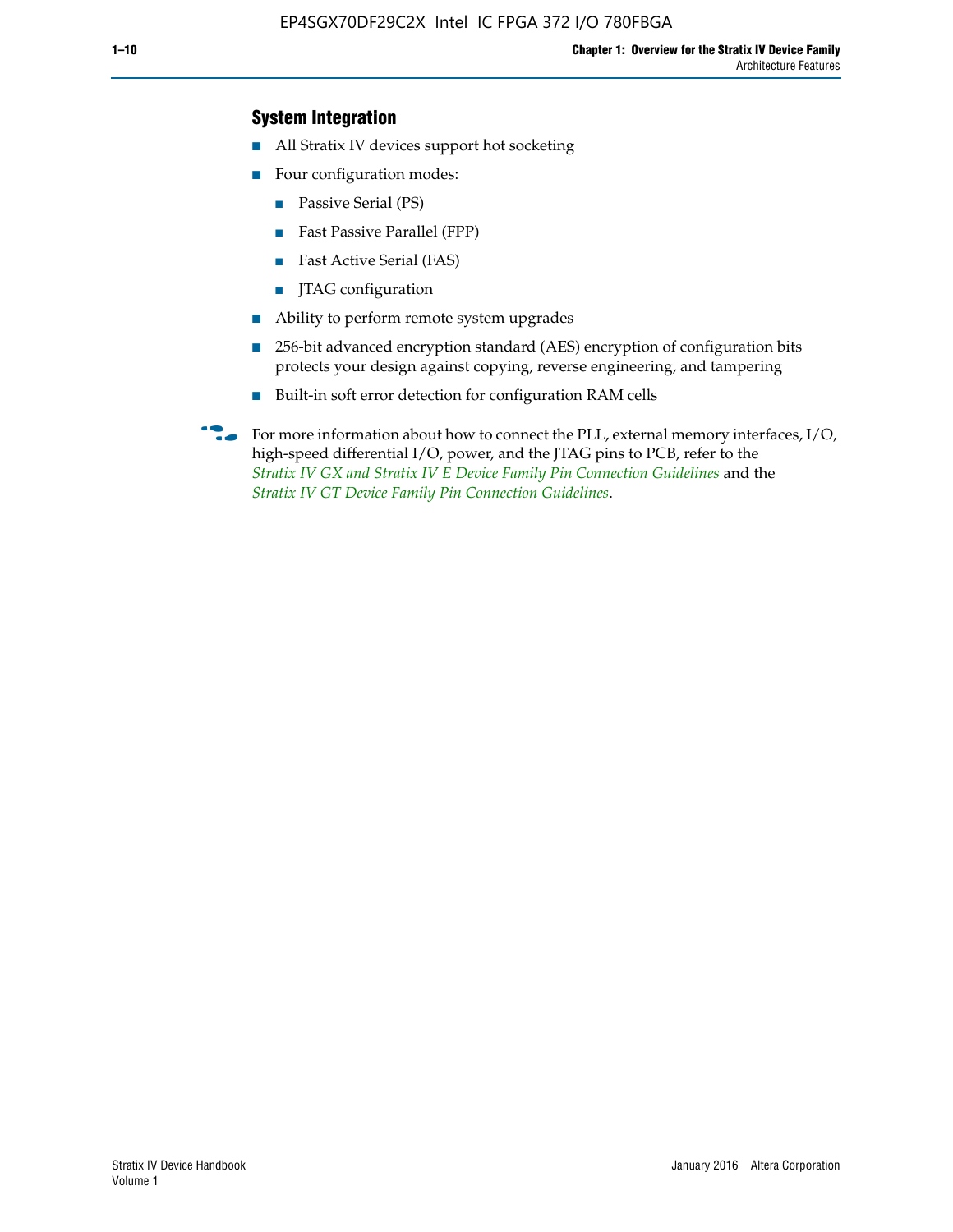#### Table 1–1 lists the Stratix IV GX device features.

## **Table 1–1. Stratix IV GX Device Features (Part 1 of 2)**

| <b>Feature</b>                                                       | EP4SGX70                        |                 |                                 | <b>EP4SGX110</b>  |    |                                | <b>EP4SGX180</b>                |                |       |              | <b>EP4SGX230</b>         |                |                                   |                                 |                | <b>EP4SGX290</b>         |                                |       |       |                          |                          |                | <b>EP4SGX360</b> |       |       |       | <b>EP4SGX530</b> |
|----------------------------------------------------------------------|---------------------------------|-----------------|---------------------------------|-------------------|----|--------------------------------|---------------------------------|----------------|-------|--------------|--------------------------|----------------|-----------------------------------|---------------------------------|----------------|--------------------------|--------------------------------|-------|-------|--------------------------|--------------------------|----------------|------------------|-------|-------|-------|------------------|
| <b>Package</b><br><b>Option</b>                                      | F780                            | F1152           | F780                            | F1152             |    | F780                           | F1152                           |                | F1517 | F780         | F1152                    |                | F1517                             | F780                            | F1152          |                          | F1517                          | F1760 | F1932 | F780                     | F1152                    |                | F1517            | F1760 | F1932 | F1760 | F1932            |
| ALMs                                                                 | 29,040                          |                 |                                 | 42,240            |    |                                | 70,300                          |                |       |              | 91,200                   |                |                                   |                                 |                | 116,480                  |                                |       |       |                          |                          |                | 141,440          |       |       |       | 212,480          |
| LEs                                                                  | 72,600                          |                 |                                 | 105,600           |    |                                | 175,750                         |                |       |              | 228,000                  |                |                                   |                                 |                | 291,200                  |                                |       |       |                          |                          |                | 353,600          |       |       |       | 531,200          |
| 0.6 Gbps-<br>8.5 Gbps<br><b>Transceivers</b><br>$(PMA + PCs)$<br>(1) | $\overline{\phantom{0}}$        | 16              | $\hspace{0.05cm}$               | $\hspace{0.05cm}$ | 16 | $\qquad \qquad \longleftarrow$ | $\hspace{0.1mm}-\hspace{0.1mm}$ | 16             | 24    |              |                          | 16             | 24                                | $\hspace{0.1mm}-\hspace{0.1mm}$ |                | 16                       | 24                             | 24    | 32    | $\overline{\phantom{0}}$ | $\overline{\phantom{a}}$ | 16             | 24               | 24    | 32    | 24    | 32               |
| 0.6 Gbps-<br>6.5 Gbps<br><b>Transceivers</b><br>$(PMA + PCs)$<br>(1) | 8                               | $\qquad \qquad$ | 8                               | 16                |    | 8                              | 16                              | —              | —     | 8            | 16                       | —              | $\overbrace{\phantom{123221111}}$ | 16                              | 16             | $\overline{\phantom{0}}$ | $\qquad \qquad \longleftarrow$ |       |       | 16                       | 16                       | --             |                  |       |       |       |                  |
| PMA-only<br>CMU<br>Channels<br>$(0.6$ Gbps-<br>6.5 Gbps)             | $\hspace{0.1mm}-\hspace{0.1mm}$ | 8               | $\hspace{0.1mm}-\hspace{0.1mm}$ |                   | 8  | $\qquad \qquad \longleftarrow$ | $\qquad \qquad \longleftarrow$  | 8              | 12    |              | $\overline{\phantom{m}}$ | 8              | 12                                | $\qquad \qquad \longleftarrow$  | -              | 8                        | 12                             | 12    | 16    | $\overline{\phantom{0}}$ | $\hspace{0.05cm}$        | 8              | 12               | 12    | 16    | 12    | 16               |
| <b>PCI Express</b><br>hard IP<br><b>Blocks</b>                       | $\mathbf{1}$                    | $\overline{2}$  | -1                              | $\overline{2}$    |    | 1                              |                                 | $\overline{2}$ |       | $\mathbf{1}$ |                          | $\overline{c}$ |                                   |                                 |                | $\overline{2}$           |                                |       | 4     |                          |                          | $\overline{2}$ |                  |       | 4     |       | 4                |
| High-Speed<br>LVDS<br>SERDES (up<br>to 1.6 Gbps)<br>(4)              | 28                              | 56              | 28                              | 28                | 56 | 28                             | 44                              |                | 88    | 28           | 44                       |                | 88                                | $\qquad \qquad \longleftarrow$  | 44             |                          | 88                             | 88    | 98    |                          | 44                       |                | 88               | 88    | 98    | 88    | 98               |
| SPI-4.2 Links                                                        | $\mathbf{1}$                    |                 |                                 | 1                 |    | $\mathbf{1}$                   | $\overline{c}$                  |                | 4     | $\mathbf{1}$ | $\overline{c}$           |                | $\overline{4}$                    | —                               | $\overline{2}$ |                          |                                | 4     |       | $\overline{\phantom{0}}$ | $\overline{2}$           |                |                  | 4     |       |       | 4                |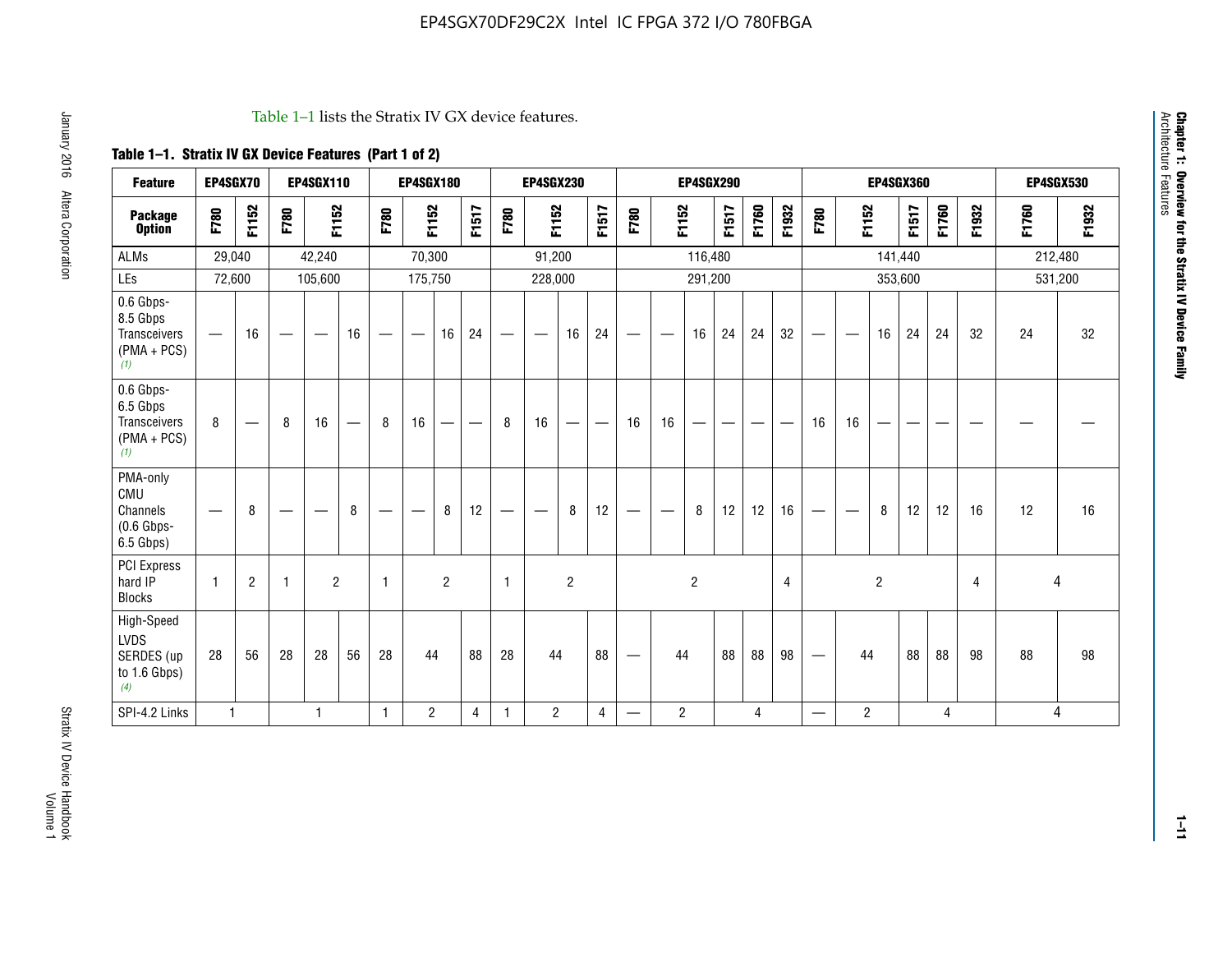**Table 1–1. Stratix IV GX Device Features (Part 2 of 2)**

| <b>Feature</b>                                       | EP4SGX70                |                        |                             | <b>EP4SGX110</b>            |                      |                             | <b>EP4SGX180</b>            |                                 |                        |                             | <b>EP4SGX230</b>            |                        |                      |                             |                             | <b>EP4SGX290</b>       |                        |                        |                        |                             |                             |                      | EP4SGX360            |                        |                        | <b>EP4SGX530</b>  |                   |
|------------------------------------------------------|-------------------------|------------------------|-----------------------------|-----------------------------|----------------------|-----------------------------|-----------------------------|---------------------------------|------------------------|-----------------------------|-----------------------------|------------------------|----------------------|-----------------------------|-----------------------------|------------------------|------------------------|------------------------|------------------------|-----------------------------|-----------------------------|----------------------|----------------------|------------------------|------------------------|-------------------|-------------------|
| <b>Package</b><br><b>Option</b>                      | F780                    | F1152                  | F780                        | F1152                       |                      | F780                        | F1152                       |                                 | F1517                  | F780                        | F1152                       |                        | F1517                | F780                        | F1152                       |                        | F1517                  | F1760                  | F1932                  | F780                        | F1152                       |                      | F1517                | F1760                  | F1932                  | F1760             | F1932             |
| <b>M9K Blocks</b><br>(256x)<br>36 bits)              | 462                     |                        |                             | 660                         |                      |                             | 950                         |                                 |                        |                             | 1,235                       |                        |                      |                             |                             | 936                    |                        |                        |                        |                             |                             | 1,248                |                      |                        |                        | 1,280             |                   |
| M144K<br><b>Blocks</b><br>(2048 x<br>72 bits)        | 16                      |                        |                             | 16                          |                      |                             | 20                          |                                 |                        |                             | 22                          |                        |                      |                             |                             | 36                     |                        |                        |                        |                             |                             | 48                   |                      |                        |                        | 64                |                   |
| <b>Total Memory</b><br>(MLAB+M9K<br>+M144K) Kb       | 7,370                   |                        |                             | 9,564                       |                      |                             | 13,627                      |                                 |                        |                             | 17,133                      |                        |                      |                             |                             | 17,248                 |                        |                        |                        |                             |                             | 22,564               |                      |                        |                        | 27,376            |                   |
| Embedded<br><b>Multipliers</b><br>$18 \times 18$ (2) | 384                     |                        |                             | 512                         |                      |                             | 920                         |                                 |                        |                             | 1,288                       |                        |                      |                             |                             | 832                    |                        |                        |                        |                             |                             | 1,040                |                      |                        | 1,02<br>4              | 1,024             |                   |
| PLLs                                                 | 3                       | 4                      | 3                           | 4                           |                      | 3                           | 6                           |                                 | 8                      | 3                           | 6                           |                        | 8                    | 4                           | 6                           |                        | 8                      | 12                     | 12                     | $\overline{4}$              | 6                           |                      | 8                    | 12                     | 12                     | 12                | 12                |
| User $1/Os$ (3)                                      | 372                     | 488                    | 372                         | 372                         | 48<br>8              | 372                         | 56<br>4                     | 56<br>4                         | 74<br>4                | 372                         | 564                         | 56<br>4                | 74<br>$\overline{4}$ | 289                         | 564                         | 56<br>4                | 74<br>4                | 88<br>0                | 92<br>0                | 289                         | 564                         | 56<br>4              | 74<br>4              | 88<br>0                | 920                    | 880               | 920               |
| Speed Grade<br>(fastest to<br>slowest) (5)           | $-2x,$<br>$-3,$<br>$-4$ | $-2,$<br>$-3,$<br>$-4$ | $-2\times$<br>$-3,$<br>$-4$ | $-2\times$<br>$-3,$<br>$-4$ | $-2,$<br>-3,<br>$-4$ | $-2\times$<br>$-3,$<br>$-4$ | $-2$<br>×,<br>$-3,$<br>$-4$ | $-2$<br>$\cdot$<br>$-3$<br>$-4$ | $-2,$<br>$-3,$<br>$-4$ | $-2\times$<br>$-3,$<br>$-4$ | $-2\times$<br>$-3,$<br>$-4$ | $-2,$<br>$-3,$<br>$-4$ | $-2,$<br>-3,<br>$-4$ | $-2\times$<br>$-3,$<br>$-4$ | $-2\times$<br>$-3,$<br>$-4$ | $-2,$<br>$-3,$<br>$-4$ | $-2,$<br>$-3,$<br>$-4$ | $-2,$<br>$-3,$<br>$-4$ | $-2,$<br>$-3,$<br>$-4$ | $-2\times$<br>$-3,$<br>$-4$ | $-2\times$<br>$-3,$<br>$-4$ | $-2,$<br>-3,<br>$-4$ | $-2,$<br>-3,<br>$-4$ | $-2,$<br>$-3,$<br>$-4$ | $-2,$<br>$-3,$<br>$-4$ | $-2, -3,$<br>$-4$ | $-2, -3,$<br>$-4$ |

#### **Notes to Table 1–1:**

(1) The total number of transceivers is divided equally between the left and right side of each device, except for the devices in the F780 package. These devices have eight transceiver channels located only on the right side of the device.

- (2) Four multiplier adder mode.
- (3) The user I/Os count from pin-out files includes all general purpose I/O, dedicated clock pins, and dual purpose configuration pins. Transceiver pins and dedicated configuration pins are not included in the pin count.
- (4) Total pairs of high-speed LVDS SERDES take the lowest channel count of  $R_X/T_X$ .
- (5) The difference between the Stratix IV GX devices in the –2 and –2x speed grades is the number of available transceiver channels. The –2 device allows you to use the transceiver CMU blocks as transceiver channels. The –2x device does NOT allow you to use the CMU blocks as transceiver channels. In addition to the reduction of available transceiver channels in the Stratix IV GX –2x device, the data rates in the –2x device are limited to 6.5 Gbps.

January 2016 Altera Corporation

Altera Corporation

January 2016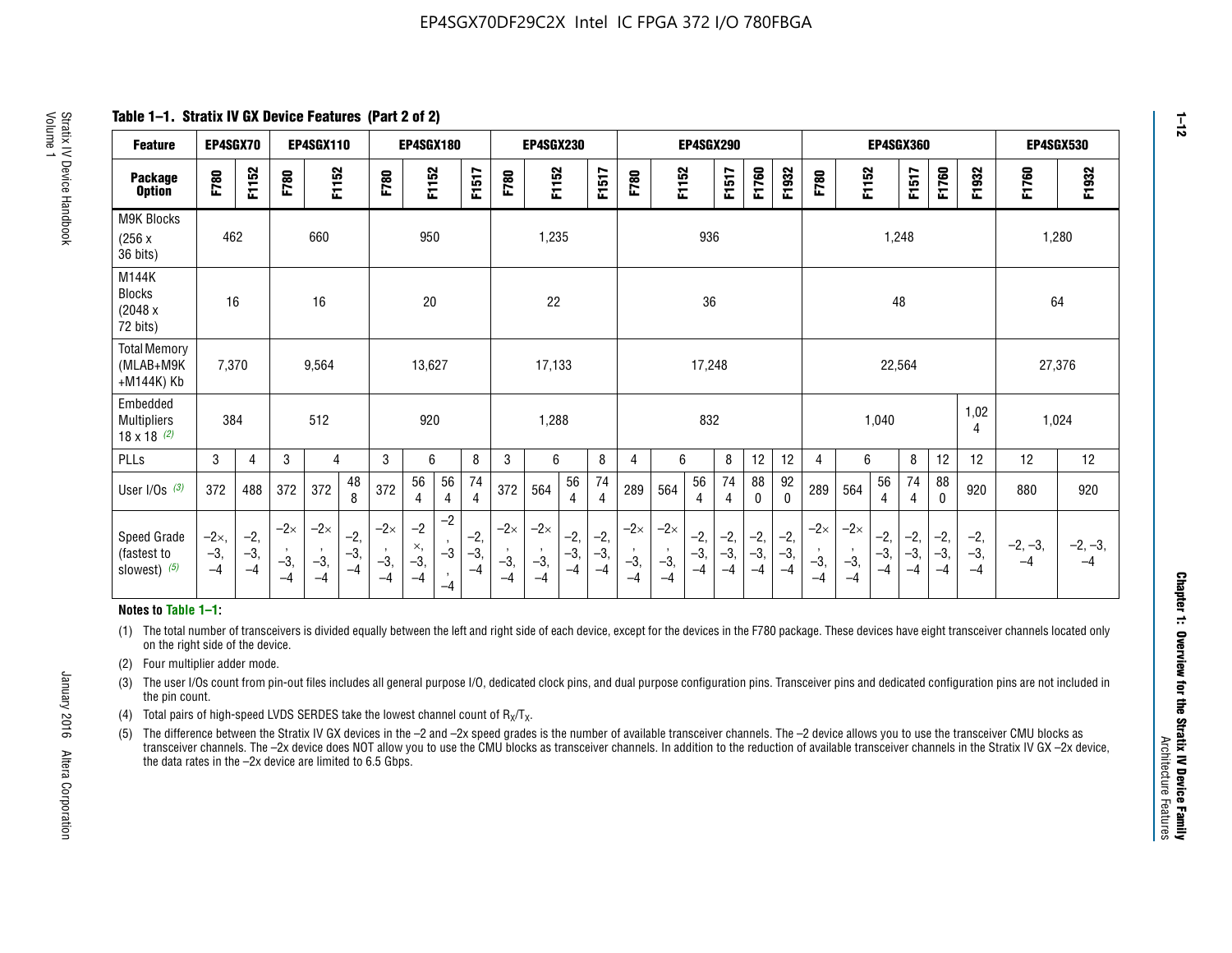Table 1–2 lists the Stratix IV GX device package options.

### **Table 1–2. Stratix IV GX Device Package Options** *(1)***,** *(2)*

| <b>Device</b> |                  | <b>F780</b><br>(29 mm x 29 mm) $(6)$ | F1152<br>$(35 \, \text{mm} \times 35 \, \text{mm})$<br>(6) |             | <b>F1152</b><br>$(35$ mm x 35 mm) $(5)$ , $(7)$ | F1517<br>(40 mm x 40 mm)<br>$(5)$ $(7)$ | <b>F1760</b><br>$(42.5 \text{ mm} \times 42.5 \text{ mm})$<br>$\boldsymbol{U}$ | F1932<br>$(45 \, \text{mm} \times 45 \, \text{mm})$<br>(7) |
|---------------|------------------|--------------------------------------|------------------------------------------------------------|-------------|-------------------------------------------------|-----------------------------------------|--------------------------------------------------------------------------------|------------------------------------------------------------|
| EP4SGX70      | <b>DF29</b>      |                                      |                                                            | <b>HF35</b> |                                                 |                                         |                                                                                |                                                            |
| EP4SGX110     | <b>DF29</b>      |                                      | <b>FF35</b>                                                | <b>HF35</b> |                                                 |                                         |                                                                                |                                                            |
| EP4SGX180     | DF <sub>29</sub> |                                      | FF35                                                       |             | <b>HF35</b>                                     | KF40                                    |                                                                                |                                                            |
| EP4SGX230     | DF <sub>29</sub> |                                      | <b>FF35</b>                                                |             | <b>HF35</b>                                     | KF40                                    |                                                                                |                                                            |
| EP4SGX290     |                  | FH29 $(3)$                           | FF35                                                       |             | <b>HF35</b>                                     | KF40                                    | KF43                                                                           | <b>NF45</b>                                                |
| EP4SGX360     |                  | FH29 $(3)$                           | FF35                                                       |             | <b>HF35</b>                                     | KF40                                    | KF43                                                                           | <b>NF45</b>                                                |
| EP4SGX530     |                  |                                      |                                                            |             | HH35 $(4)$                                      | KH40 (4)                                | KF43                                                                           | <b>NF45</b>                                                |

#### **Notes to Table 1–2:**

(1) Device packages in the same column and marked under the same arrow sign have vertical migration capability.

(2) Use the Pin Migration Viewer in the Pin Planner to verify the pin migration compatibility when migrating devices. For more information, refer to *[I/O Management](http://www.altera.com/literature/hb/qts/qts_qii52013.pdf)* in the *Quartus II Handbook, Volume 2*.

(3) The 780-pin EP4SGX290 and EP4SGX360 devices are available only in 33 mm x 33 mm Hybrid flip chip package.

(4) The 1152-pin and 1517-pin EP4SGX530 devices are available only in 42.5 mm x 42.5 mm Hybrid flip chip packages.

(5) When migrating between hybrid and flip chip packages, there is an additional keep-out area. For more information, refer to the *[Package Information Datasheet for Altera Devices](http://www.altera.com/literature/ds/dspkg.pdf)*.

(6) Devices listed in this column are available in –2x, –3, and –4 speed grades. These devices do not have on-package decoupling capacitors.

(7) Devices listed in this column are available in –2, –3, and –4 speed grades. These devices have on-package decoupling capacitors. For more information about on-package decoupling capacitor value in each device, refer to Table 1–3.

 $\mathbb{L}$ s On-package decoupling reduces the need for on-board or PCB decoupling capacitors by satisfying the transient current requirements at higher frequencies. The *[Power Delivery Network](http://www.altera.com/literature/ug/pdn_tool_stxiv.zip)* design tool for Stratix IV devices accounts for the on-package decoupling and reflects the reduced requirements for PCB decoupling capacitors.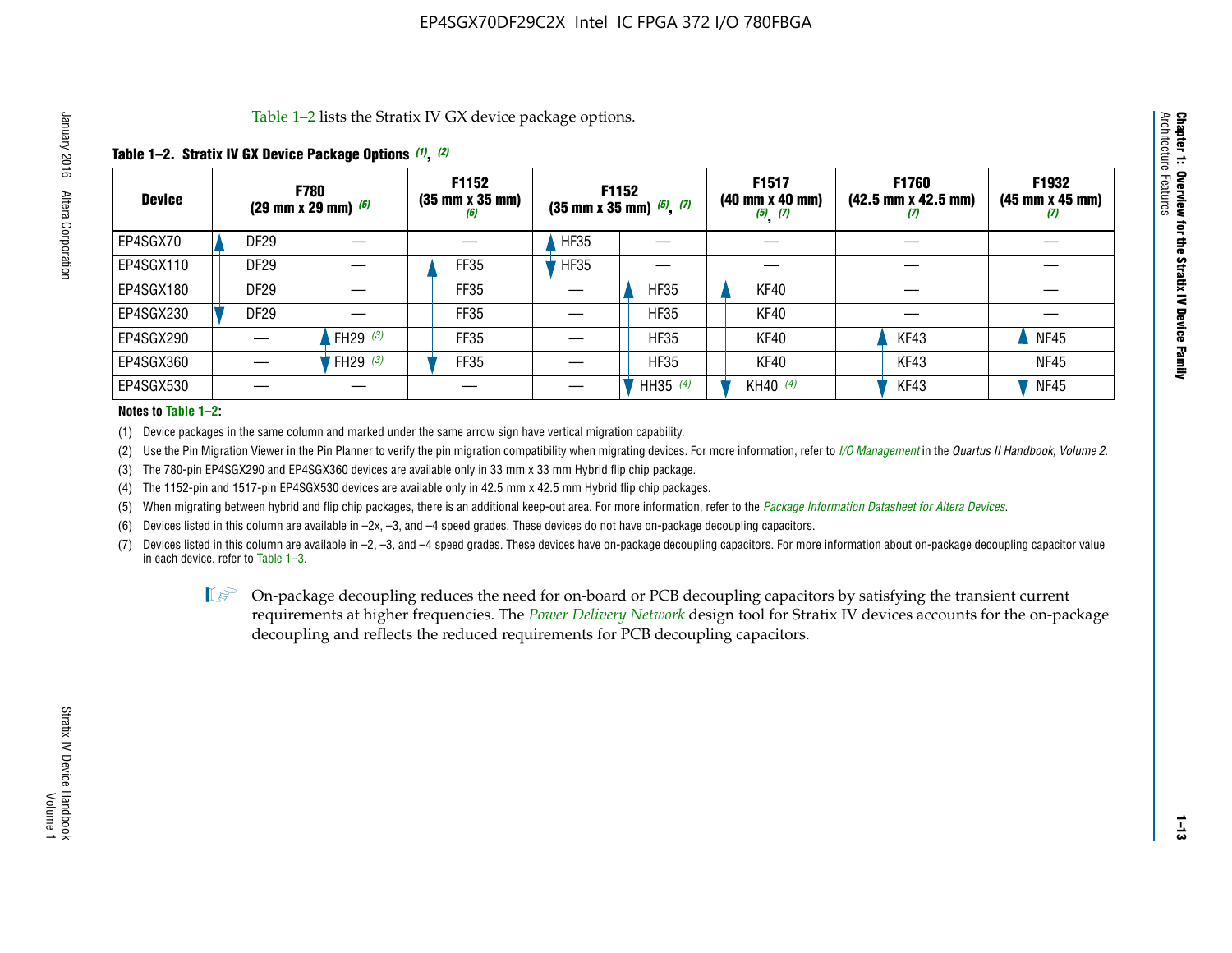| <b>Ordering Information</b> |                            | <b>V<sub>cc</sub></b>               | V <sub>ccio</sub>    | V <sub>CCL GXB</sub>         | V <sub>CCA_L/R</sub> | V <sub>CCT</sub> and V <sub>CCR</sub> (Shared)   |
|-----------------------------|----------------------------|-------------------------------------|----------------------|------------------------------|----------------------|--------------------------------------------------|
| EP4SGX70                    | <b>HF35</b>                | $2\times1$ uF + $2\times470$ nF     | 10nF per bank $(2)$  | 100nF per transceiver block  | 100 <sub>n</sub> F   | $1 \times 470$ nF + $1 \times 47$ nF per side    |
| EP4SGX110                   | <b>HF35</b>                | $2\times1$ uF + $2\times470$ nF     | 10nF per bank $(2)$  | 100nF per transceiver block  | 100 <sub>n</sub> F   | $1\times470$ nF + $1\times47$ nF per side        |
| EP4SGX180                   | <b>HF35</b><br>KF40        | $2\times1$ uF + $2\times470$ nF     | 10nF per bank $(2)$  | 100nF per transceiver block  | 100 <sub>nF</sub>    | $1 \times 470$ nF + $1 \times 47$ nF per side    |
| EP4SGX230                   | <b>HF35</b><br>KF40        | $2 \times 1$ uF + $2 \times 470$ nF | 10 nF per bank $(2)$ | 100 nF per transceiver block | 100 nF               | $1 \times 470$ nF + $1 \times 47$ nF<br>per side |
| EP4SGX290                   | <b>HF35</b><br><b>KF40</b> |                                     |                      |                              |                      | $1 \times 470$ nF + $1 \times 47$ nF             |
|                             | KF43<br><b>NF45</b>        | $4 \times 1$ uF + $4 \times 470$ nF | 10 nF per bank $(2)$ | 100 nF per transceiver block | 100nF                | per side                                         |
|                             | <b>HF35</b><br>KF40        |                                     |                      |                              |                      | $1 \times 470$ nF + $1 \times 47$ nF             |
| EP4SGX360                   | KF43<br><b>NF45</b>        | $4 \times 1$ uF + $4 \times 470$ nF | 10 nF per bank $(2)$ | 100 nF per transceiver block | 100 nF               | per side                                         |
|                             | <b>HH35</b>                |                                     |                      |                              |                      |                                                  |
| EP4SGX530                   | <b>KH40</b><br>KF43        | $4 \times 1$ uF + $4 \times 470$ nF | 10 nF per bank $(2)$ | 100 nF per transceiver block | 100 nF               | $1 \times 470$ nF + $1 \times 47$ nF<br>per side |
|                             | <b>NF45</b>                |                                     |                      |                              |                      |                                                  |

**Notes to Table 1–3:**

(1) Table 1-3 refers to production devices on-package decoupling. For more information about decoupling design of engineering sample (ES) devices, contact [Altera Technical Support](http://mysupport.altera.com/eservice/login.asp).

(2) For I/O banks  $3(*)$ ,  $4(*)$ ,  $7(*)$ , and  $8(*)$  only. There is no OPD for I/O bank  $1(*)$ ,  $2(*)$ ,  $5(*)$ , and  $6(*)$ .

**1–14**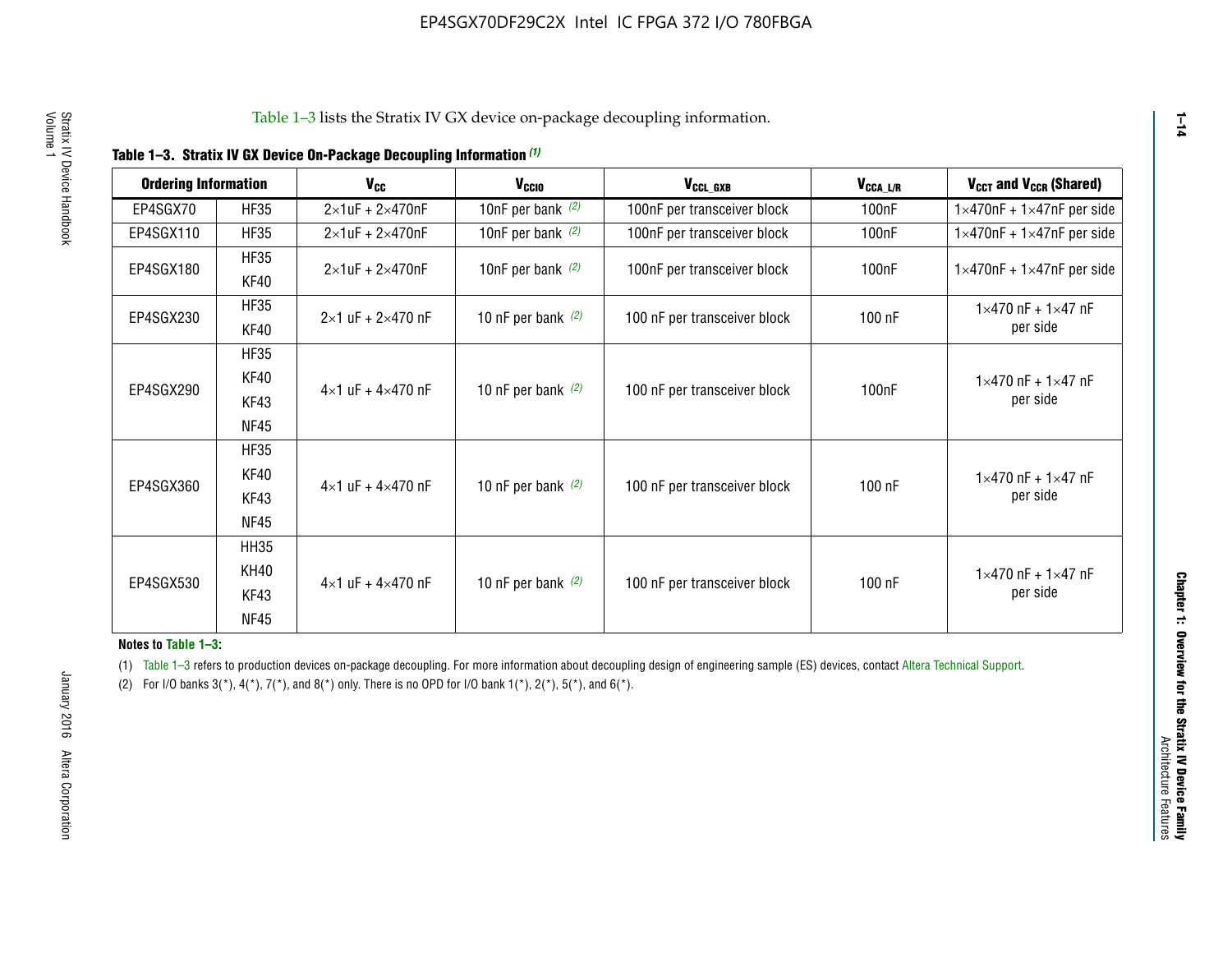#### Table 1–4 lists the Stratix IV E device features.

#### **Table 1–4. Stratix IV E Device Features**

| <b>Feature</b>                                      | <b>EP4SE230</b> |     | <b>EP4SE360</b>                          |              | <b>EP4SE530</b> |              |          | <b>EP4SE820</b> |            |  |
|-----------------------------------------------------|-----------------|-----|------------------------------------------|--------------|-----------------|--------------|----------|-----------------|------------|--|
| Package Pin Count                                   | 780             | 780 | 1152                                     | 1152         | 1517            | 1760         | 1152     | 1517            | 1760       |  |
| ALMs                                                | 91,200          |     | 141,440                                  |              | 212,480         |              |          | 325,220         |            |  |
| LEs                                                 | 228,000         |     | 353,600                                  |              | 531,200         |              |          | 813,050         |            |  |
| High-Speed LVDS<br>SERDES (up to<br>1.6 Gbps) $(1)$ | 56              | 56  | 88                                       | 88           | 112             | 112          | 88       | 112             | 132        |  |
| SPI-4.2 Links                                       | 3               | 3   | 4                                        | 4            |                 | 6            | 4        | 6               | 6          |  |
| <b>M9K Blocks</b><br>(256 x 36 bits)                | 1,235           |     | 1,248                                    |              | 1,280           |              |          | 1610            |            |  |
| M144K Blocks<br>(2048 x 72 bits)                    | 22              |     | 48                                       |              | 64              |              | 60       |                 |            |  |
| <b>Total Memory</b><br>$(MLAB+M9K+$<br>M144K) Kb    | 17,133          |     | 22,564                                   |              | 27,376          |              |          | 33,294          |            |  |
| <b>Embedded Multipliers</b><br>$(18 \times 18)$ (2) | 1,288           |     | 1,040                                    |              | 1,024           |              |          | 960             |            |  |
| PLLs                                                | 4               | 4   | 8                                        | 8            | 12              | 12           | 8        | 12              | 12         |  |
| User I/Os $(3)$                                     | 488             | 488 | 744                                      | 744          | 976             | 976          | 744 (4)  | 976 (4)         | 1120 $(4)$ |  |
| Speed Grade<br>(fastest to slowest)                 |                 |     | $-2, -3, -4$ $ -2, -3, -4$ $ -2, -3, -4$ | $-2, -3, -4$ | $-2, -3, -4$    | $-2, -3, -4$ | $-3, -4$ | $-3, -4$        | $-3, -4$   |  |

#### **Notes to Table 1–4:**

(1) The user I/O count from the pin-out files include all general purpose I/Os, dedicated clock pins, and dual purpose configuration pins. Transceiver pins and dedicated configuration pins are not included in the pin count.

(2) Four multiplier adder mode.

(3) Total pairs of high-speed LVDS SERDES take the lowest channel count of  $R_X/T_X$ .

(4) This data is preliminary.

**Chapter 1: Overview for the Stratix IV Device Family**

**Chapter 1: Overview for the Stratix IV Device Family**<br>Architecture Faatures

Architecture Features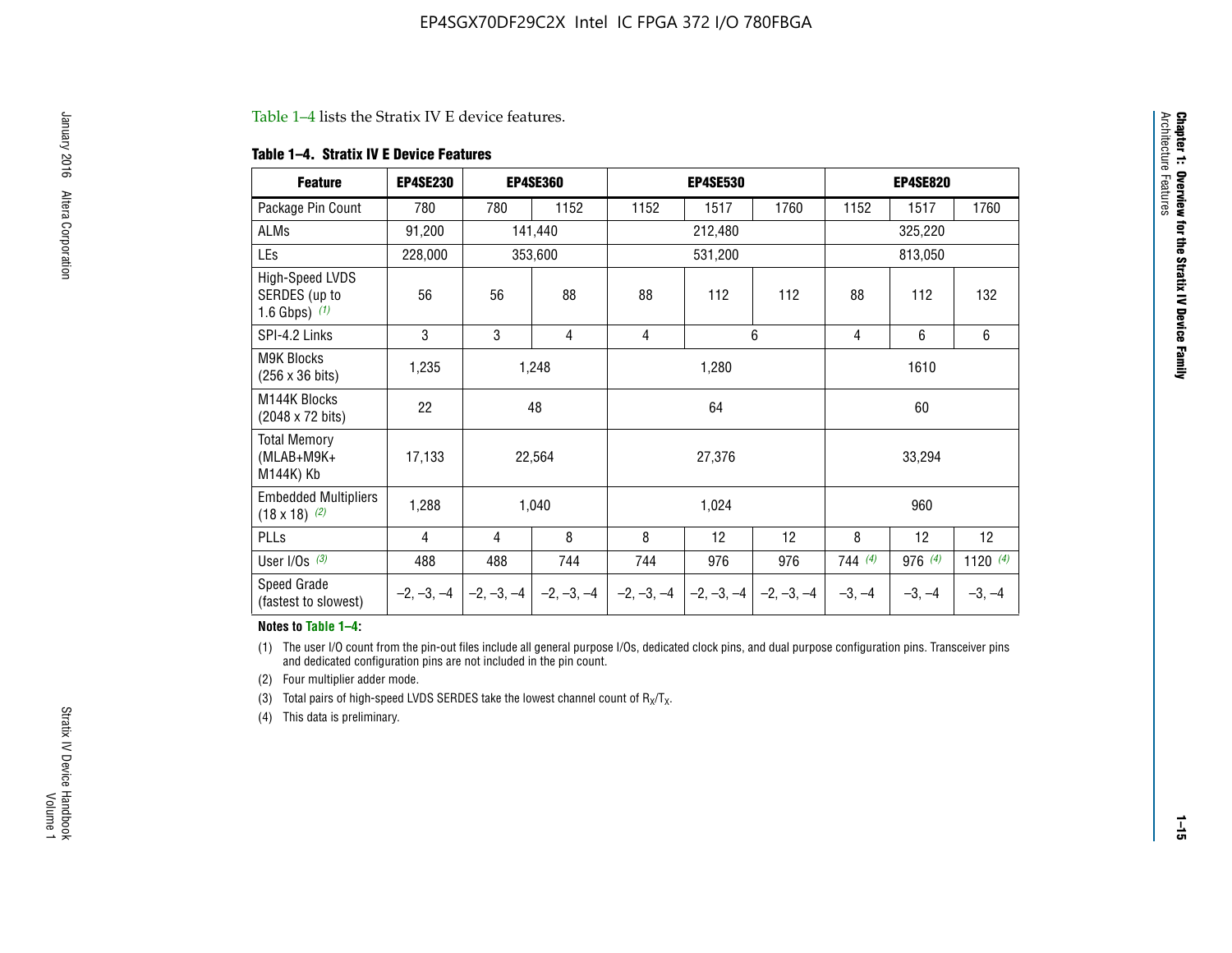Table 1–5 summarizes the Stratix IV E device package options.

| <b>Device</b> | <b>F780</b><br>$(29 \text{ mm} \times 29 \text{ mm})$ $(5)$ , $(6)$ | F1152<br>$(35 \text{ mm} \times 35 \text{ mm})$ $(5)$ , $(7)$ | F <sub>1517</sub><br>$(40 \text{ mm} \times 40 \text{ mm})$ (7) | <b>F1760</b><br>$(42.5$ mm x 42.5 mm) $(7)$ |  |  |
|---------------|---------------------------------------------------------------------|---------------------------------------------------------------|-----------------------------------------------------------------|---------------------------------------------|--|--|
| EP4SE230      | F29                                                                 |                                                               |                                                                 |                                             |  |  |
| EP4SE360      | H <sub>29</sub> $(3)$                                               | F35                                                           |                                                                 |                                             |  |  |
| EP4SE530      |                                                                     | H35 $(4)$                                                     | H40 $(4)$                                                       | F43                                         |  |  |
| EP4SE820      |                                                                     | H35 $(4)$                                                     | H40 $(4)$                                                       | F43                                         |  |  |

**Table 1–5. Stratix IV E Device Package Options** *(1)***,** *(2)*

#### **Notes to Table 1–5:**

(1) Device packages in the same column and marked under the same arrow sign have vertical migration capability.

(2) Use the Pin Migration Viewer in the Pin Planner to verify the pin migration compatibility when migrating devices. For more information, refer to *[I/O Management](http://www.altera.com/literature/hb/qts/qts_qii52013.pdf)* in the *Quartus II Handbook, Volume 2*.

(3) The 780-pin EP4SE360 device is available only in the 33 mm x 33 mm Hybrid flip chip package.

(4) The 1152-pin and 1517-pin for EP4SE530 and EP4SE820 devices are available only in the 42.5 mm x 42.5 mm Hybrid flip chip package.

(5) When migrating between hybrid and flip chip packages, there is an additional keep-out area. For more information, refer to the *[Package](http://www.altera.com/literature/ds/dspkg.pdf)  [Information Datasheet for Altera Devices](http://www.altera.com/literature/ds/dspkg.pdf)*.

(6) Devices listed in this column do not have on-package decoupling capacitors.

(7) Devices listed in this column have on-package decoupling capacitors. For more information about on-package decoupling capacitor value for each device, refer to Table 1–6.

Table 1–6 lists the Stratix IV E on-package decoupling information.

| Table 1–6. Stratix IV E Device On-Package Decoupling Information (1) |  |  |  |  |  |
|----------------------------------------------------------------------|--|--|--|--|--|
|----------------------------------------------------------------------|--|--|--|--|--|

|          | <b>Ordering Information</b> | <b>V<sub>cc</sub></b>               | <b>V<sub>CCIO</sub></b> |
|----------|-----------------------------|-------------------------------------|-------------------------|
| EP4SE360 | F35                         | $4 \times 1$ uF + $4 \times 470$ nF | 10 nF per bank          |
|          | H <sub>35</sub>             |                                     |                         |
| EP4SE530 | H40                         | $4 \times 1$ uF + $4 \times 470$ nF | 10 nF per bank          |
|          | F43                         |                                     |                         |
|          | H <sub>35</sub>             |                                     |                         |
| EP4SE820 | H40                         | $4 \times 1$ uF + $4 \times 470$ nF | 10 nF per bank          |
|          | F43                         |                                     |                         |

**Note to Table 1–6:**

(1) Table 1–6 refers to production devices on-package decoupling. For more information about decoupling design of engineering sample (ES) devices, contact [Altera Technical Support](http://mysupport.altera.com/eservice/login.asp).

Table 1–7 lists the Stratix IV GT device features.

| <b>Feature</b>                       | <b>EP4S40G2</b> | <b>EP4S40G5</b> | <b>EP4S100G2</b> | <b>EP4S100G3</b> | <b>EP4S100G4</b> | <b>EP4S100G5</b> |         |
|--------------------------------------|-----------------|-----------------|------------------|------------------|------------------|------------------|---------|
| Package Pin Count                    | 1517            | 1517            | 1517             | 1932             | 1932             | 1517             | 1932    |
| <b>ALMs</b>                          | 91,200          | 212,480         | 91,200           | 116,480          | 141,440          | 212.480          |         |
| LEs                                  | 228,000         | 531,200         | 228,000          | 291,200          | 353,600          |                  | 531,200 |
| <b>Total Transceiver</b><br>Channels | 36              | 36              | 36               | 48               | 48               | 36               | 48      |

**Table 1–7. Stratix IV GT Device Features (Part 1 of 2)**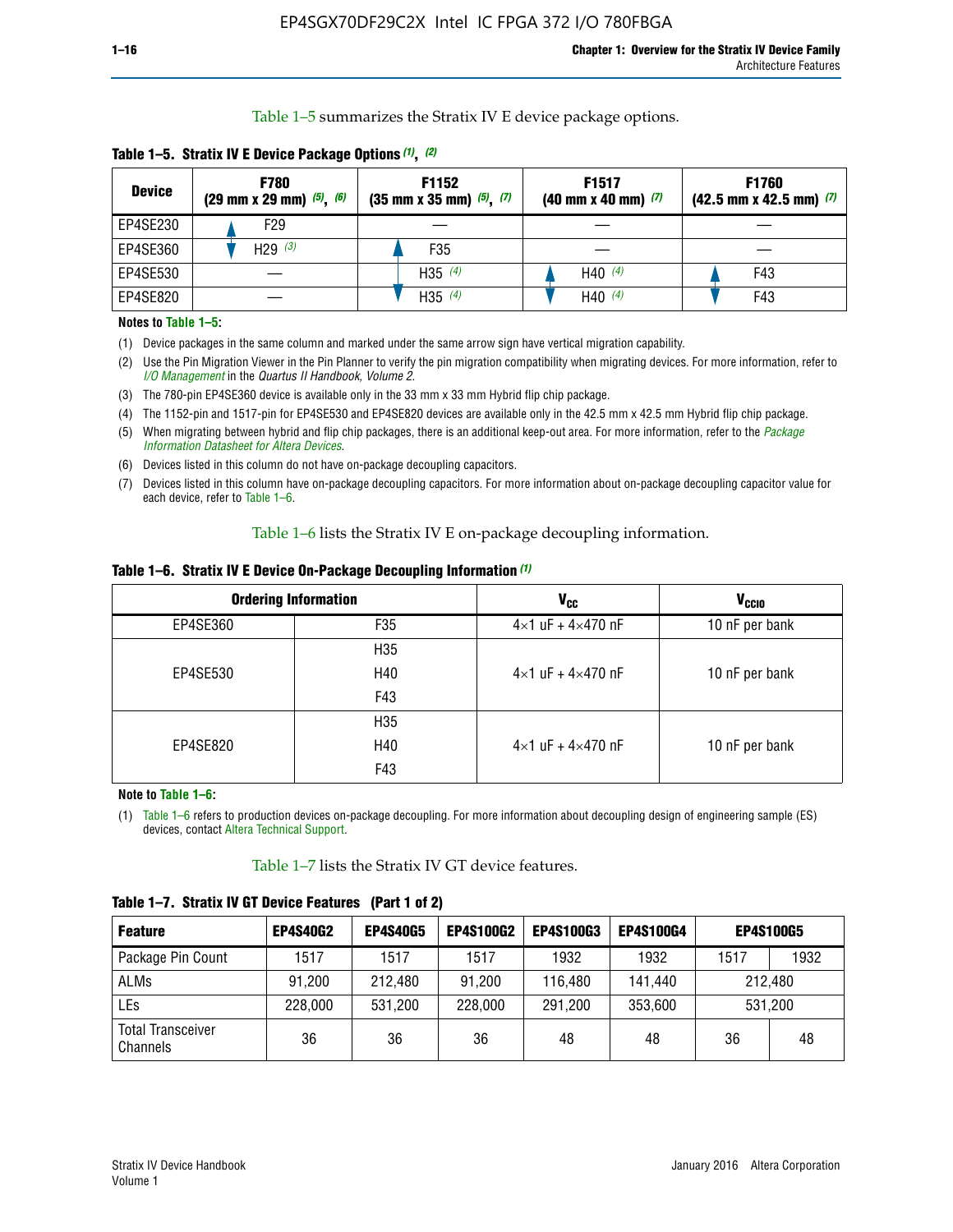#### **Table 1–7. Stratix IV GT Device Features (Part 2 of 2)**

| <b>Feature</b>                                                              | <b>EP4S40G2</b> | <b>EP4S40G5</b> | <b>EP4S100G2</b> | <b>EP4S100G3</b> | EP4S100G4      |                           | <b>EP4S100G5</b> |
|-----------------------------------------------------------------------------|-----------------|-----------------|------------------|------------------|----------------|---------------------------|------------------|
| 10G Transceiver<br>Channels<br>(600 Mbps - 11.3 Gbps<br>with PMA + PCS)     | 12              | 12              | 24               | 24               | 24             | 24                        | 32               |
| 8G Transceiver<br>Channels<br>(600 Mbps - 8.5 Gbps<br>with PMA + PCS) $(1)$ | 12              | 12              | $\pmb{0}$        | 8                | 8              | $\mathbf 0$               | $\pmb{0}$        |
| PMA-only CMU<br>Channels<br>(600 Mbps- 6.5 Gbps)                            | 12              | 12              | 12               | 16               | 16             | 12                        | 16               |
| PCIe hard IP Blocks                                                         | $\overline{2}$  | $\overline{2}$  | $\overline{2}$   | 4                | $\overline{4}$ | $\overline{2}$            | $\overline{4}$   |
| High-Speed LVDS<br><b>SERDES</b><br>(up to 1.6 Gbps) $(2)$                  | 46              | 46              | 46               | 47               | 47             | 46                        | 47               |
| SP1-4.2 Links                                                               | $\overline{2}$  | $\overline{2}$  | $\overline{2}$   | $\overline{2}$   | $\overline{2}$ | $\overline{2}$            | $\overline{2}$   |
| <b>M9K Blocks</b><br>(256 x 36 bits)                                        | 1,235           | 1,280           | 1,235            | 936              | 1,248          |                           | 1,280            |
| M144K Blocks<br>(2048 x 72 bits)                                            | 22              | 64              | 22               | 36               | 48             |                           | 64               |
| Total Memory (MLAB +<br>M9K + M144K) Kb                                     | 17,133          | 27,376          | 17,133           | 17,248           | 22,564         |                           | 27,376           |
| <b>Embedded Multipliers</b><br>$18 \times 18^{(3)}$                         | 1,288           | 1,024           | 1,288            | 832              | 1,024          |                           | 1,024            |
| PLLs                                                                        | 8               | 8               | 8                | 12               | 12             | 8                         | 12               |
| User I/Os $(4)$ , $(5)$                                                     | 654             | 654             | 654              | 781              | 781            | 654                       | 781              |
| Speed Grade<br>(fastest to slowest)                                         | $-1, -2, -3$    | $-1, -2, -3$    | $-1, -2, -3$     | $-1, -2, -3$     | $-1, -2, -3$   | $-1, -2, -3$ $-1, -2, -3$ |                  |

**Notes to Table 1–7:**

(1) You can configure all 10G transceiver channels as 8G transceiver channels. For example, the EP4S40G2F40 device has twenty-four 8G transceiver channels and the EP4S100G5F45 device has thirty-two 8G transceiver channels.

(2) Total pairs of high-speed LVDS SERDES take the lowest channel count of  $R_X/T_X$ .

(3) Four multiplier adder mode.

(4) The user I/O count from the pin-out files include all general purpose I/Os, dedicated clock pins, and dual purpose configuration pins. Transceiver pins and dedicated configuration pins are not included in the pin count.

(5) This data is preliminary.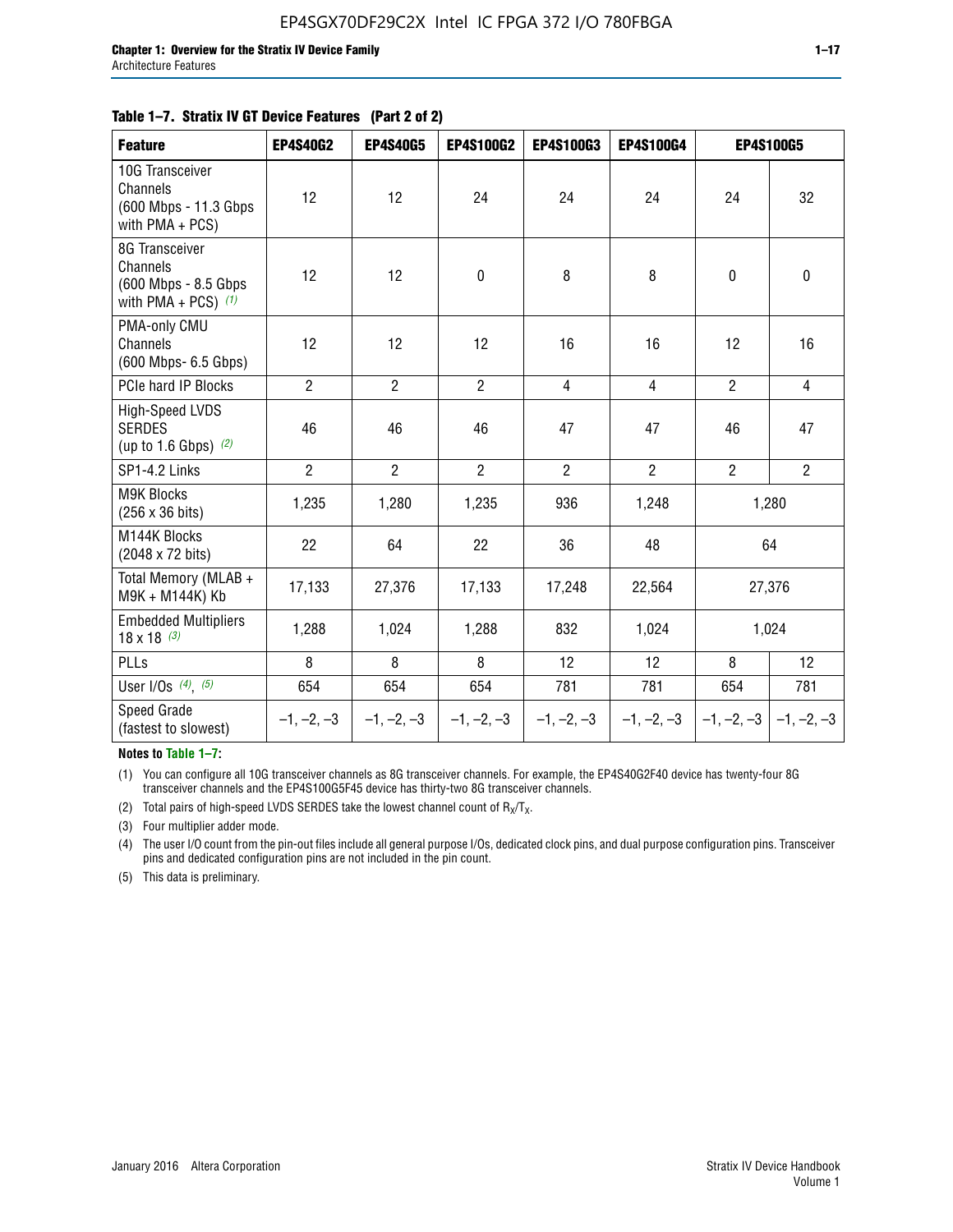Table 1–8 lists the resource counts for the Stratix IV GT devices.

| <b>Device</b>                      | <b>1517 Pin</b><br><b>1932 Pin</b><br>$(40 \text{ mm} \times 40 \text{ mm})$ (3)<br>(45 mm x 45 mm) |     |
|------------------------------------|-----------------------------------------------------------------------------------------------------|-----|
| <b>Stratix IV GT 40 G Devices</b>  |                                                                                                     |     |
| EP4S40G2                           | F40                                                                                                 |     |
| EP4S40G5                           | H40 $(4)$ , $(5)$                                                                                   |     |
| <b>Stratix IV GT 100 G Devices</b> |                                                                                                     |     |
| EP4S100G2                          | F40                                                                                                 |     |
| EP4S100G3                          |                                                                                                     | F45 |
| EP4S100G4                          |                                                                                                     | F45 |
| EP4S100G5                          | (4)<br>(5)<br>H40                                                                                   | F45 |

#### **Notes to Table 1–8:**

(1) This table represents pin compatability; however, it does not include hard IP block placement compatability.

- (2) Devices under the same arrow sign have vertical migration capability.
- (3) When migrating between hybrid and flip chip packages, there is an additional keep-out area. For more information, refer to the *[Altera Device Package Information Data Sheet](http://www.altera.com/literature/ds/dspkg.pdf)*.
- (4) EP4S40G5 and EP4S100G5 devices with 1517 pin-count are only available in 42.5-mm x 42.5-mm Hybrid flip chip packages.
- (5) If you are using the hard IP block, migration is not possible.

Table 1–9 lists the Stratix IV GT on-package decoupling information.

**Table 1–9. Stratix IV GT Device On-Package Decoupling Information** *(1)*

| <b>Ordering</b><br><b>Information</b> | Vcc                                 | <b>V<sub>CCIO</sub></b> | V <sub>CCL GXB</sub>            | V <sub>CCA L/R</sub> | V <sub>CCT L/R</sub> | V <sub>CCR_L/R</sub> |
|---------------------------------------|-------------------------------------|-------------------------|---------------------------------|----------------------|----------------------|----------------------|
| EP4S40G2F40                           | $2 \times 1$ uF + $2 \times 470$ nF | 10 nF per bank $(2)$    | 100 nF per<br>transceiver block | $100$ nF             | $100$ nF             | $100$ nF             |
| EP4S100G2F40                          |                                     |                         |                                 |                      |                      |                      |
| EP4S100G3F45                          |                                     | 10 nF per bank $(2)$    | 100 nF per<br>transceiver block | $100$ nF             | $100$ nF             | $100$ nF             |
| EP4S100G4F45                          |                                     |                         |                                 |                      |                      |                      |
| EP4S40G5H40                           | $4\times1$ uF + $4\times470$ nF     |                         |                                 |                      |                      |                      |
| EP4S100G5H40                          |                                     |                         |                                 |                      |                      |                      |
| EP4S100G5F45                          |                                     |                         |                                 |                      |                      |                      |

**Notes to Table 1–9:**

(1) Table 1–9 refers to production devices on-package decoupling. For more information about decoupling design of engineering sample (ES) devices, contact [Altera Technical Support](http://mysupport.altera.com/eservice/login.asp).

(2) For I/O banks  $3(*)$ ,  $4(*)$ ,  $7(*)$ , and  $8(*)$  only. There is no OPD for I/O bank  $1(*)$ ,  $2(*)$ ,  $5(*)$ , and  $6(*)$ .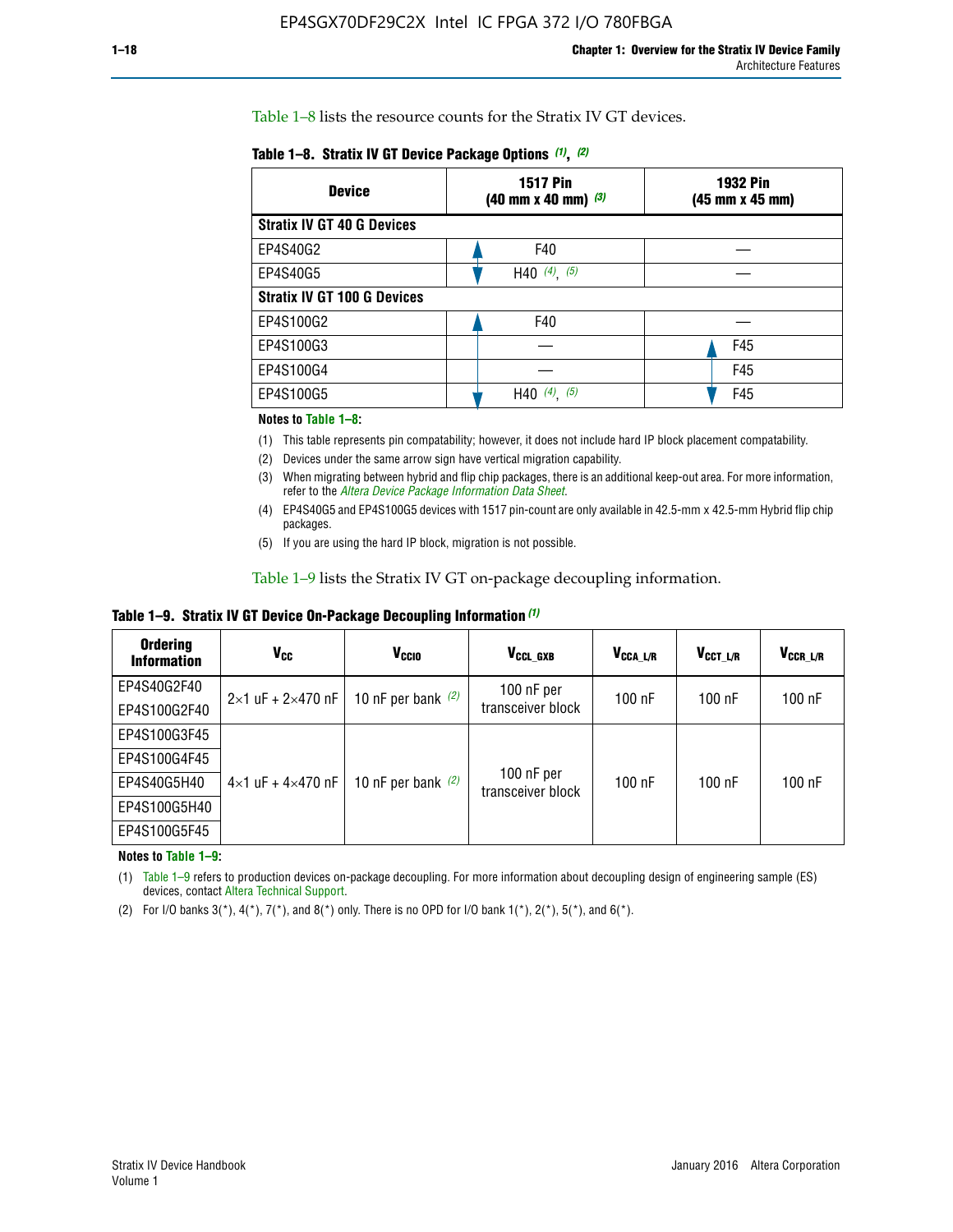# **Integrated Software Platform**

The Quartus II software provides an integrated environment for HDL and schematic design entry, compilation and logic synthesis, full simulation and advanced timing analysis, SignalTap II Logic Analyzer, and device configuration of Stratix IV designs. The Quartus II software provides the MegaWizard<sup> $M$ </sup> Plug-In Manager user interface to generate different functional blocks, such as memory, PLL, and digital signal processing logic. For transceivers, the Quartus II software provides the ALTGX MegaWizard Plug-In Manager interface that guides you through configuration of the transceiver based on your application requirements.

The Stratix IV GX and GT transceivers allow you to implement low-power and reliable high-speed serial interface applications with its fully reconfigurable hardware, optimal signal integrity, and integrated Quartus II software platform.

For more information about the QuarJanuary2016tus II software features, refer to the *[Quartus II Handbook](http://www.altera.com/literature/lit-qts.jsp)*.

# **Ordering Information**

This section describes the Stratix IV E, GT, and GX devices ordering information. Figure 1–4 shows the ordering codes for Stratix IV GX and E devices.



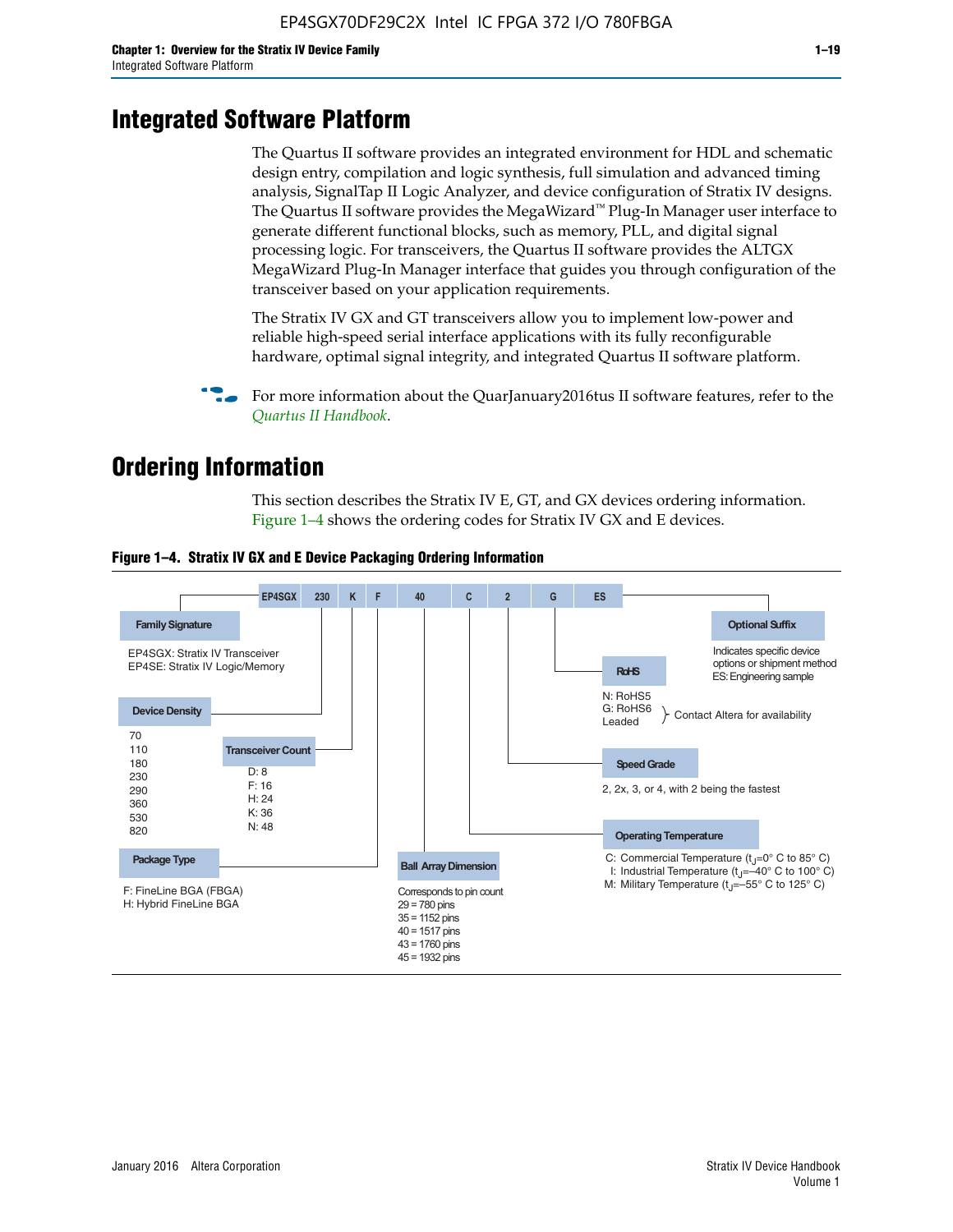Figure 1–5 shows the ordering codes for Stratix IV GT devices.





# **Document Revision History**

Table 1–10 lists the revision history for this chapter.

| Table 1–10. Document Revision History (Part 1 of 2) |  |  |  |  |  |
|-----------------------------------------------------|--|--|--|--|--|
|-----------------------------------------------------|--|--|--|--|--|

| <b>Date</b>       | <b>Version</b> | <b>Changes</b>                                        |
|-------------------|----------------|-------------------------------------------------------|
| January 2016      | 3.5            | ■ Updated Figure $1-4$ with new RoHS information      |
| September 2012    | 3.4            | ■ Updated Table 1–1 to close FB $#30986$ .            |
|                   |                | Updated Table 1–2 and Table 1–5 to close FB #31127.   |
| June 2011         | 3.3            | Added military temperature to Figure 1–4.             |
| February 2011     | 3.2            | ■ Updated Table 1–7 and Table 1–8.                    |
|                   |                | $\blacksquare$ Applied new template.                  |
|                   |                | Minor text edits.                                     |
| <b>March 2010</b> |                | <b>Updated Table 1–1, Table 1–2, and Table 1–7.</b>   |
|                   | 3.1            | ■ Updated Figure $1-3$ .                              |
|                   |                | Updated the "Stratix IV GT Devices" section.          |
|                   |                | Added two new references to the Introduction section. |
|                   |                | Minor text edits.                                     |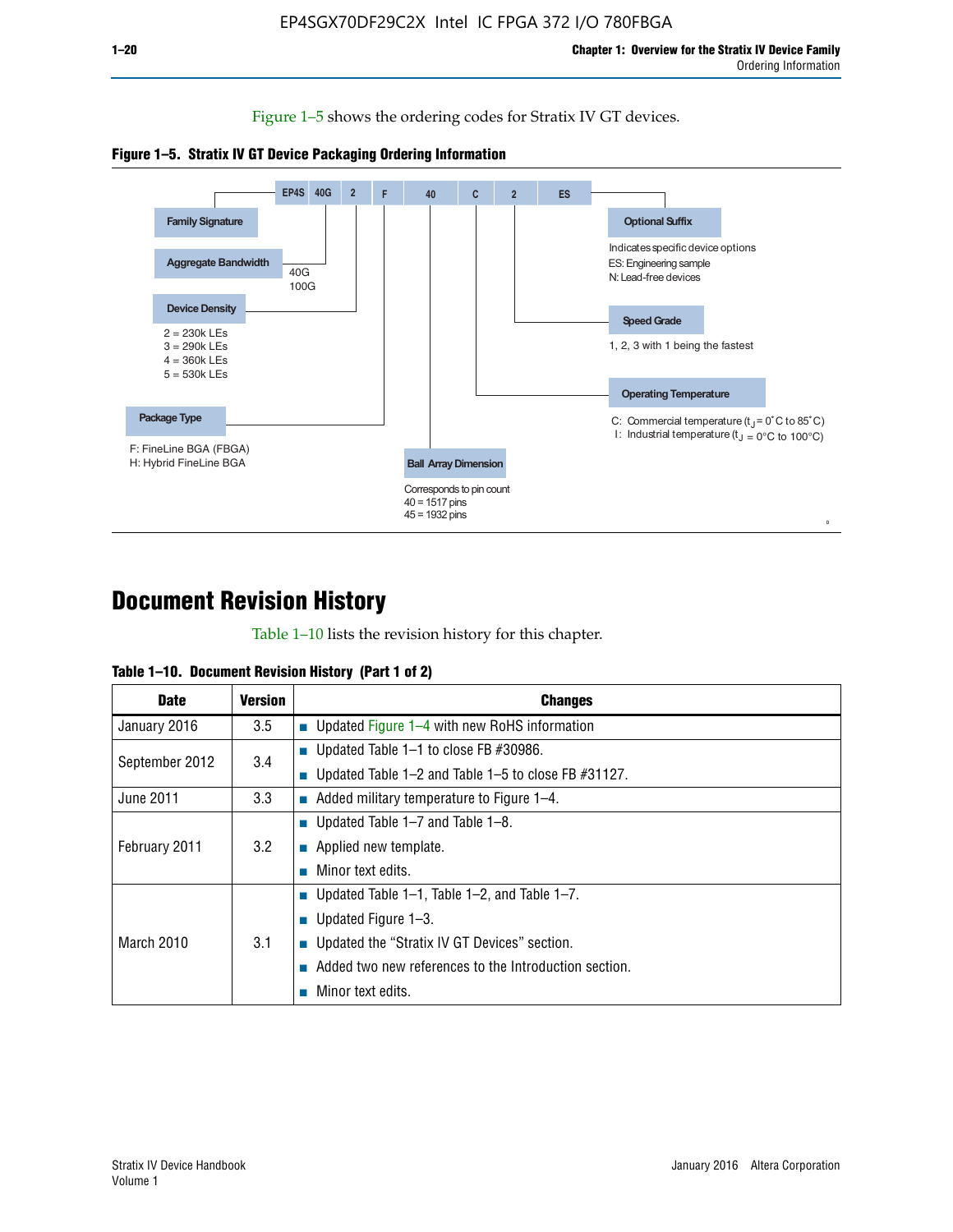### **Table 1–10. Document Revision History (Part 2 of 2)**

| <b>Date</b>      | <b>Version</b> | <b>Changes</b>                                                                                                                                                                                                                                                                    |  |  |
|------------------|----------------|-----------------------------------------------------------------------------------------------------------------------------------------------------------------------------------------------------------------------------------------------------------------------------------|--|--|
|                  |                | ■ Updated the "Stratix IV Device Family Overview", "Feature Summary", "Stratix IV GT<br>Devices", "High-Speed Transceiver Features", "FPGA Fabric and I/O Features", "Highest<br>Aggregate Data Bandwidth", "System Integration", and "Integrated Software Platform"<br>sections. |  |  |
| November 2009    | 3.0            | $\blacksquare$ Added Table 1-3, Table 1-6, and Table 1-9.                                                                                                                                                                                                                         |  |  |
|                  |                | $\blacksquare$ Updated Table 1-1, Table 1-2, Table 1-4, Table 1-5, Table 1-7, and Table 1-8.                                                                                                                                                                                      |  |  |
|                  |                | ■ Updated Figure 1–3, Figure 1–4, and Figure 1–5.                                                                                                                                                                                                                                 |  |  |
|                  |                | $\blacksquare$ Minor text edits.                                                                                                                                                                                                                                                  |  |  |
| <b>June 2009</b> | 2.4            | $\blacksquare$ Updated Table 1-1.                                                                                                                                                                                                                                                 |  |  |
|                  |                | $\blacksquare$ Minor text edits.                                                                                                                                                                                                                                                  |  |  |
|                  |                | Added Table $1-5$ , Table $1-6$ , and Figure $1-3$ .                                                                                                                                                                                                                              |  |  |
|                  |                | <b>Updated Figure 1–5.</b>                                                                                                                                                                                                                                                        |  |  |
| April 2009       | 2.3            | $\blacksquare$ Updated Table 1-1, Table 1-2, Table 1-3, and Table 1-4.                                                                                                                                                                                                            |  |  |
|                  |                | ■ Updated "Introduction", "Feature Summary", "Stratix IV GX Devices", "Stratix IV GT<br>Devices", "Architecture Features", and "FPGA Fabric and I/O Features"                                                                                                                     |  |  |
|                  | 2.2            | ■ Updated "Feature Summary", "Stratix IV GX Devices", "Stratix IV E Device", "Stratix IV<br>GT Devices", "Signal Integrity"                                                                                                                                                       |  |  |
| March 2009       |                | Removed Tables 1-5 and 1-6                                                                                                                                                                                                                                                        |  |  |
|                  |                | $\blacksquare$ Updated Figure 1-4                                                                                                                                                                                                                                                 |  |  |
|                  |                | ■ Updated "Introduction", "Feature Summary", "Stratix IV Device Diagnostic Features",<br>"Signal Integrity", "Clock Networks", "High-Speed Differential I/O with DPA and Soft-<br>CDR", "System Integration", and "Ordering Information" sections.                                |  |  |
|                  |                | Added "Stratix IV GT 100G Devices" and "Stratix IV GT 100G Transceiver Bandwidth"<br>sections.                                                                                                                                                                                    |  |  |
| March 2009       | 2.1            | <b>Updated Table 1–1, Table 1–2, Table 1–3, and Table 1–4.</b>                                                                                                                                                                                                                    |  |  |
|                  |                | $\blacksquare$ Added Table 1-5 and Table 1-6.                                                                                                                                                                                                                                     |  |  |
|                  |                | ■ Updated Figure 1-3 and Figure 1-4.                                                                                                                                                                                                                                              |  |  |
|                  |                | $\blacksquare$ Added Figure 1-5.                                                                                                                                                                                                                                                  |  |  |
|                  |                | Removed "Referenced Documents" section.                                                                                                                                                                                                                                           |  |  |
|                  | 2.0            | Updated "Feature Summary" on page 1-1.                                                                                                                                                                                                                                            |  |  |
|                  |                | ■ Updated "Stratix IV Device Diagnostic Features" on page 1-7.                                                                                                                                                                                                                    |  |  |
| November 2008    |                | Updated "FPGA Fabric and I/O Features" on page 1-8.                                                                                                                                                                                                                               |  |  |
|                  |                | Updated Table 1-1.                                                                                                                                                                                                                                                                |  |  |
|                  |                | Updated Table 1-2.<br>П                                                                                                                                                                                                                                                           |  |  |
|                  |                | Updated "Table 1-5 shows the total number of transceivers available in the Stratix IV GT<br>Device." on page 1-15.                                                                                                                                                                |  |  |
| <b>July 2008</b> | 1.1            | Revised "Introduction".                                                                                                                                                                                                                                                           |  |  |
| May 2008         | 1.0            | Initial release.                                                                                                                                                                                                                                                                  |  |  |